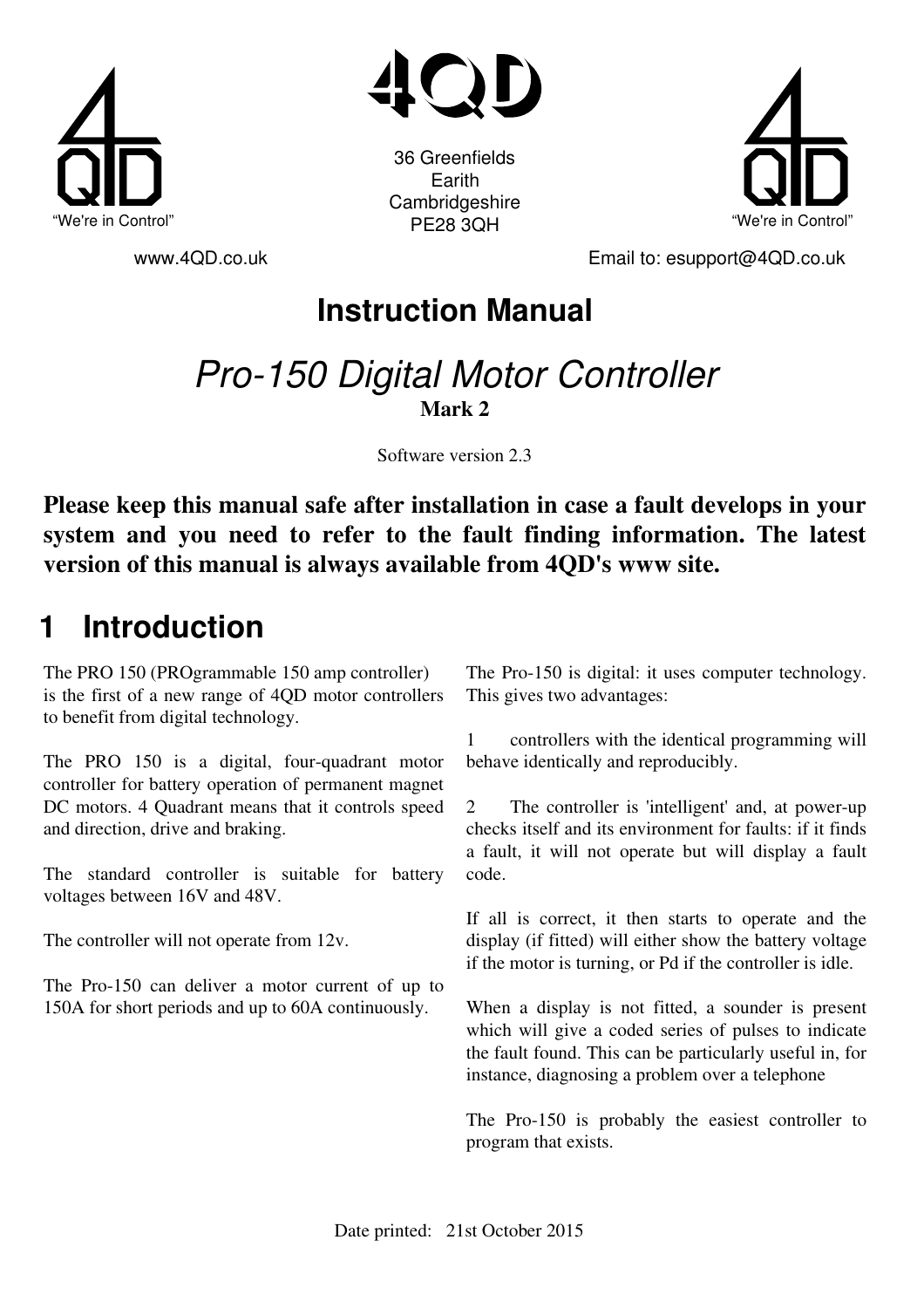## **2 Contents**

|                | <b>Section</b> |                                   | <b>Page</b>    |
|----------------|----------------|-----------------------------------|----------------|
|                |                | <b>Introduction</b>               | 1              |
| $\overline{2}$ |                | <b>Contents</b>                   | $\overline{2}$ |
| 3              | <b>Safety</b>  |                                   | 3              |
| 4              |                | <b>Dimensions and Mounting</b>    | $\overline{4}$ |
|                | 4.1            | Internal features, dimensions     |                |
|                |                | and mounting of board version     | 5              |
|                | 4.2            | Mounting: display                 | 6              |
| 5              | Wiring         |                                   | 7              |
|                | 5.1            | Simple wiring diagram             | 7              |
|                |                | 5.2 Motor and battery connections | 8              |
|                |                | 5.3 Control wiring                | 9              |
|                |                | Input mode                        | 10             |
|                |                | <b>Throttle Pot</b>               | 10             |
|                |                | Voltage following                 | 10             |
|                |                | Reverse switch                    | 10             |
|                | 5.4            | Auxiliary connector               | 11             |
|                | 5.5            | Parking Brake                     | 11             |
| 6              |                | <b>Operation</b>                  | 12             |

## **More information and wiring**

Our web site *www.4qd.co.uk* contains more information on this and other controllers. Anything that is beyond the scope of these instructions is likely to be found in the *Information - Wiring diagrams* section of the www site.

## **Dos and Don'ts**

### *Do*

**Disconnect the battery** before doing anything else to the system.

**Discharge the board before handling it.** The main capacitors hold charge for a long time. Discharge them by shorting M- to B- terminals.

**Use a Pozidriv (not Philips) screwdriver** for any screws supplied.

**Contact 4QD before returning a controller.** See page 23.

**Read this manual** enough to familiarise yourself with its contents. You may need some of this later!

|    |                | <b>Altering the Performance</b>  | 13 |
|----|----------------|----------------------------------|----|
|    | 7.1            | General                          | 13 |
|    | 7.2            | Programmable parameters          | 14 |
|    | 7.3            | Programmer & display connection  | 14 |
|    | 7.4            | Altering a parameter             | 15 |
|    |                | Programming mode                 | 15 |
|    |                | Restore factory defaults         | 15 |
|    |                | Software Issue Number            | 15 |
|    | 7.5            | Programmable parameters          | 16 |
| 8  |                | <b>Service and Fault finding</b> | 19 |
|    | 8.1            | <b>Detected Faults</b>           | 19 |
|    |                | 8.2 Fault Numbers and codes      | 20 |
|    |                | 8.3 Fault sound codes            | 22 |
|    |                | 8.4 Other faults                 | 22 |
|    |                | 8.5 Fuses                        | 22 |
| 9  | <b>Service</b> |                                  | 23 |
|    |                | Returning a controller           | 23 |
|    |                | Serial number                    | 23 |
| 10 |                | <b>Specifications</b>            | 24 |
|    |                |                                  |    |

This includes such details as: radio control double heading

## *Do Not*

**Solder to the terminals.** Soldered joints are not reliable enough at high currents, and soldered terminals won't fit our test jigs so are unserviceable.

**Allow metal swarf or filings, water or dirt to contaminate the board.**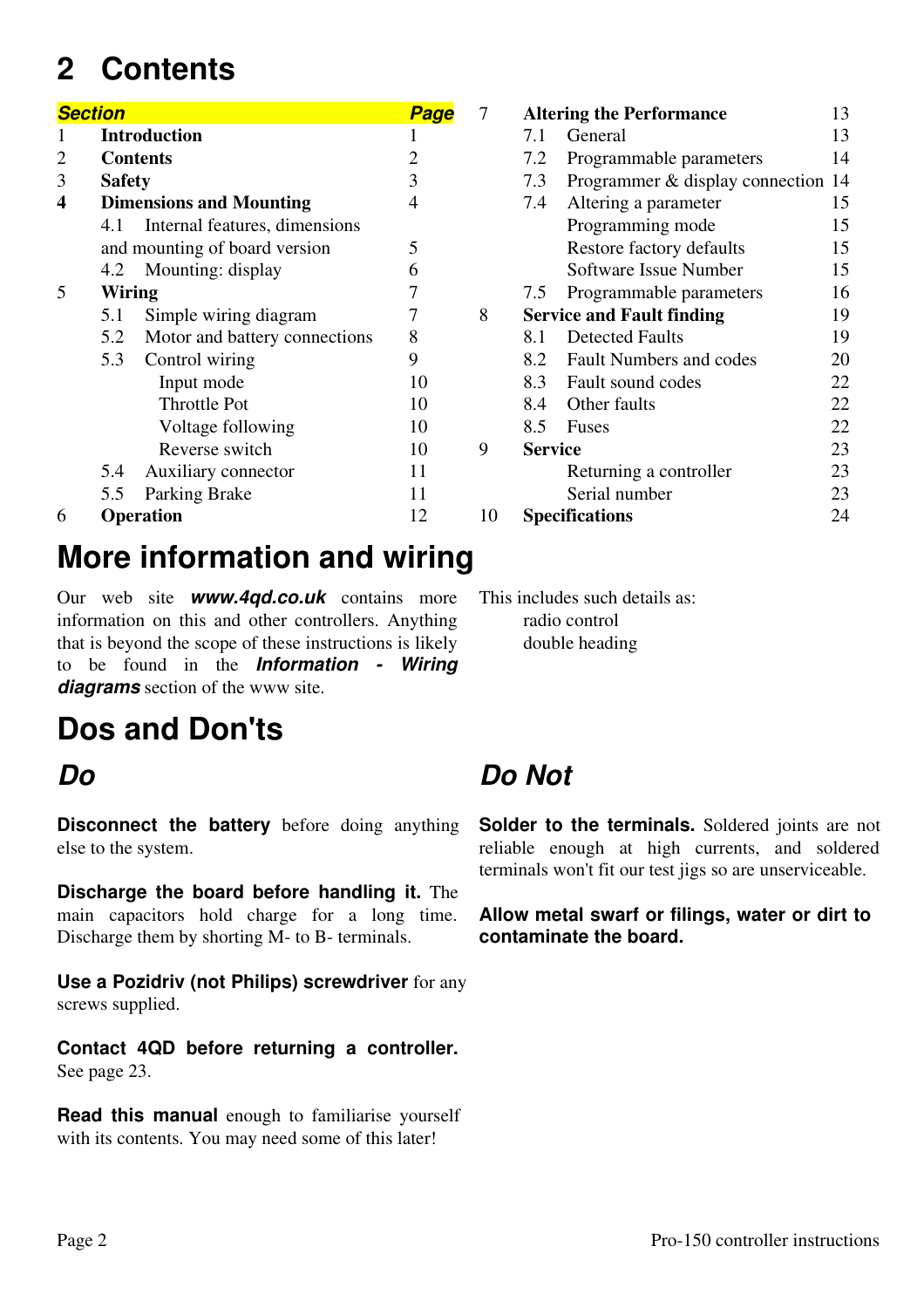## **3 Safety**

Electric motors and batteries are dangerous. Any motor controller can only operate properly in a properly designed and functioning environment.

The Pro-150 can deliver short-term currents in excess of 150 amps. Batteries of the sort commonly used can deliver significantly more than this: faulty wiring or components can cause the batteries, the motor and their wiring to be a potential fire risk.

A digital controller performs checks on its wiring as it is switched on, and also does certain checks 'on the fly' during operation. These checks should catch most faults (inside the controller, as well as outside) but conditions of operation, programming and use are outside our control and 4QD can accept no liability for the results of any fault.

Suggestions for wiring etc are given in good faith and will suit most customers. 4QD can however accept no liability for the design of your particular machine: it is up to the machine manufacturer to make sure that the machine is safe under any and all fault conditions.

#### *Circuit breaker*

Faults in the battery or motor wiring pose a fire risk, as well as introducing the possibility of uncontrolled operation. You should make sure your batteries have adequate circuit breakers to disconnect them in the event of such fault, or in the event of unforeseen circumstances where the power must be disconnected.

#### *Mechanical braking*

In a controller with regenerative braking, mechanical brakes are hardly used. However, it is the battery that is doing the actual braking, not the controller. Faults in the battery or any of the power wiring can therefore render regenerative braking inoperative.

Mechanical braking should then be fitted as a safety precaution.

#### *Mounting*

The controller must be mounted so that water and dirt cannot contaminate it. **The metal base plate must not be modified** as this will produce metal swarf *Such contamination is likely to compromise the controller's safety features and can make it behave in an unsafe manner or even destroy it.*

**Such damage caused by contamination will not be repaired under the guarantee.**

If water or other contamination does enter the controller you must disconnect the battery immediately and clean or thoroughly dry out the controller before re-connecting the battery.

The unboxed controller has no protection against contamination, so should not be used in environments where this is a possibility.

Metal swarf is the most dangerous kind of contamination, therefore never cut drill file or work metal in any way near to the controller or the motor unless properly sealed. In particular, never modify the base plate while it is attached to the controller!

The boxed controller, if properly mounted, has reasonable protection against rain etc.

The unboxed controller (or without its cover) and the display both have full battery voltage present on them: take great care that no conducting object or contamination touches them while the battery is connected. This is particularly likely if you are accessing them, for instance to alter the performance.

#### *Handling*

The capacitors in the Pro-150 can retain charge for a long while after the battery is disconnected so immediately after disconnecting the batteries turn on the ignition for a few seconds to discharge them.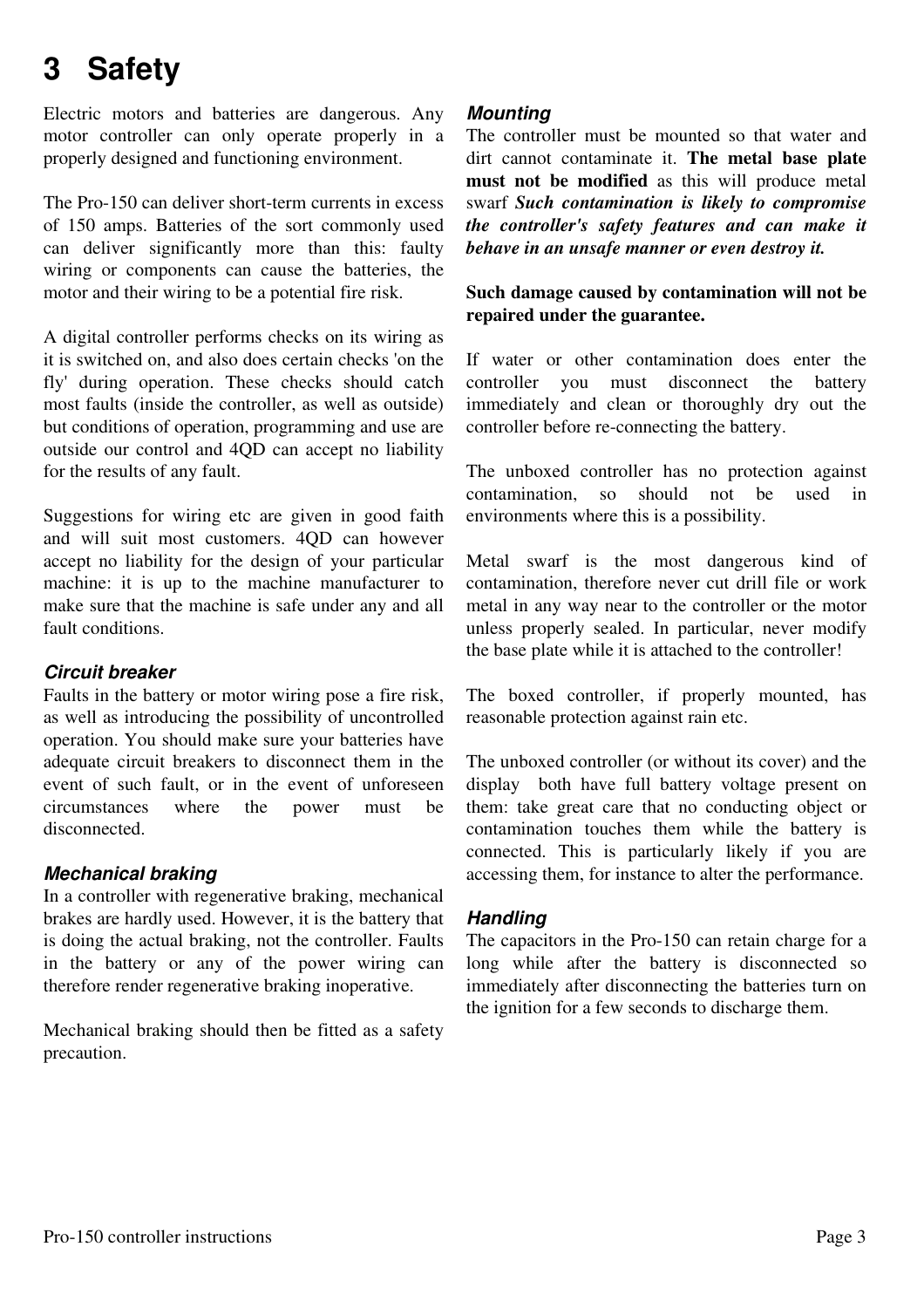## **4 Dimensions and Mounting**

The dimensions of the controller's base plate are shown below. It has two M5 tapped screw holes for mounting: ideally it should be in thermal contact with the machine's chassis which will then act as additional heatsinking.

The controller may be mounted in any orientation. However you should consider whether it is likely to be subject to dust, dirt, oil or water during use and mount it appropriately.

The best orientation is vertically with connections at the bottom: this way if water splashes get onto leads etc. they will simply run downwards away from the controller. If water does splash onto the controller, it will run down the heatsink and away harmlessly. Otherwise mount with the heatsink at the bottom so water cannot get onto the circuit board.

Allow plenty of space to install the controller and all connecting wires, and mount so that the mounting screws can be easily accessed.

### *Heat Sinking*

During operation, depending on motor current, the aluminium base plate of the controller can get hot. For best sustained performance, mounting to an external heatsink; something good at conducting heat with a large surface area exposed to the air. This may be the aluminium chassis of a vehicle, an aluminium mounting plate, or any other good heatsink.

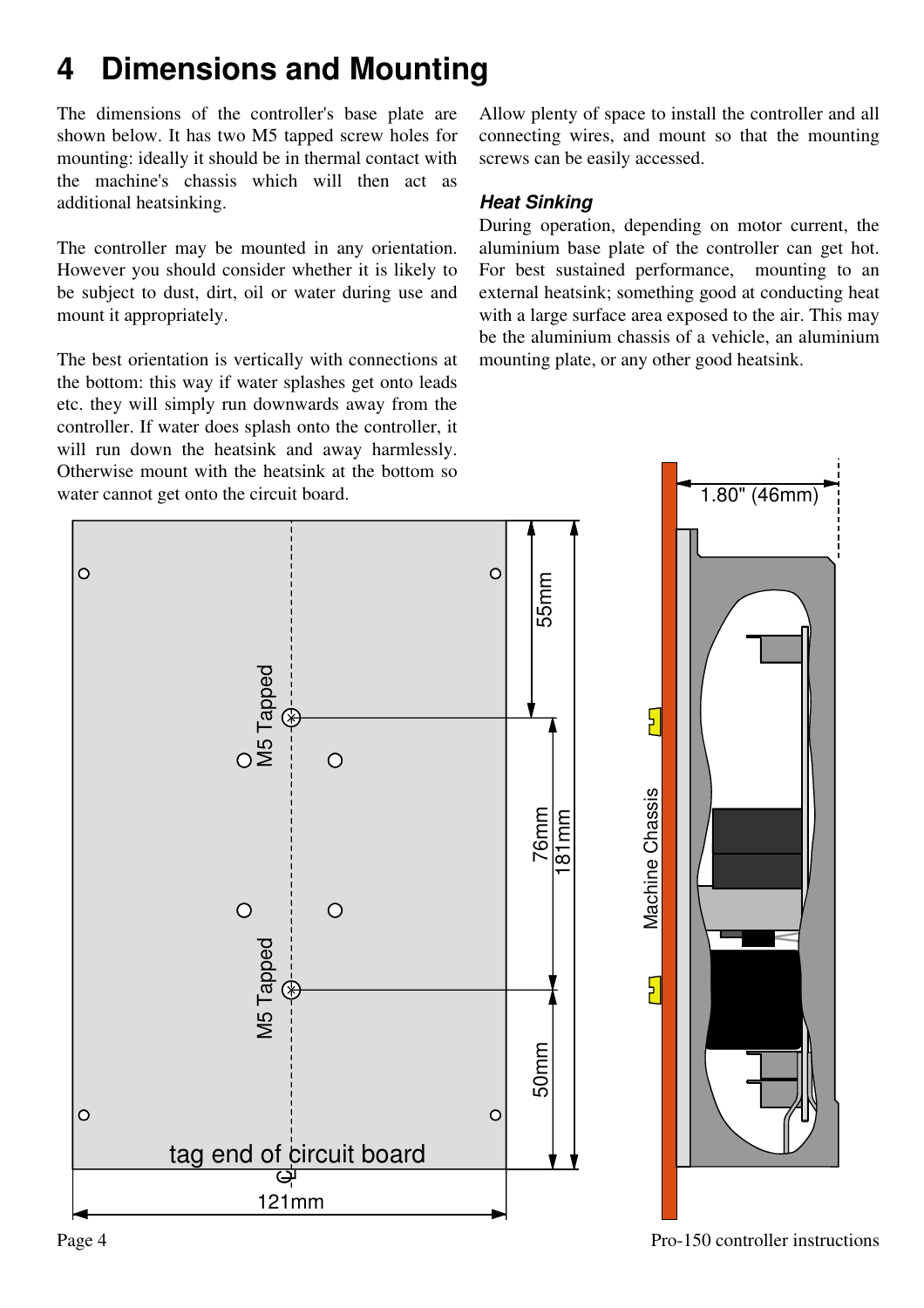### **4.1 Internal features, dimensions and mounting of board version**

The diagram below shown the controller without the cover to identify the main features referred to in this manual.

#### *Mounting: and Heat Sinking*

The aluminium block of the unboxed controller may get hot and should be mounted in thermal contact with a suitable heatsink if sustained high current is required. For best results, heatsink compound should be used between block and heatsink

The controller should be mounted by means of the two M4 tapped holes in the metal block heatsink, onto the chosen metal (preferably aluminium) plate.

This plate will act as an additional heatsink. This mounting is shown in the bottom diagram.

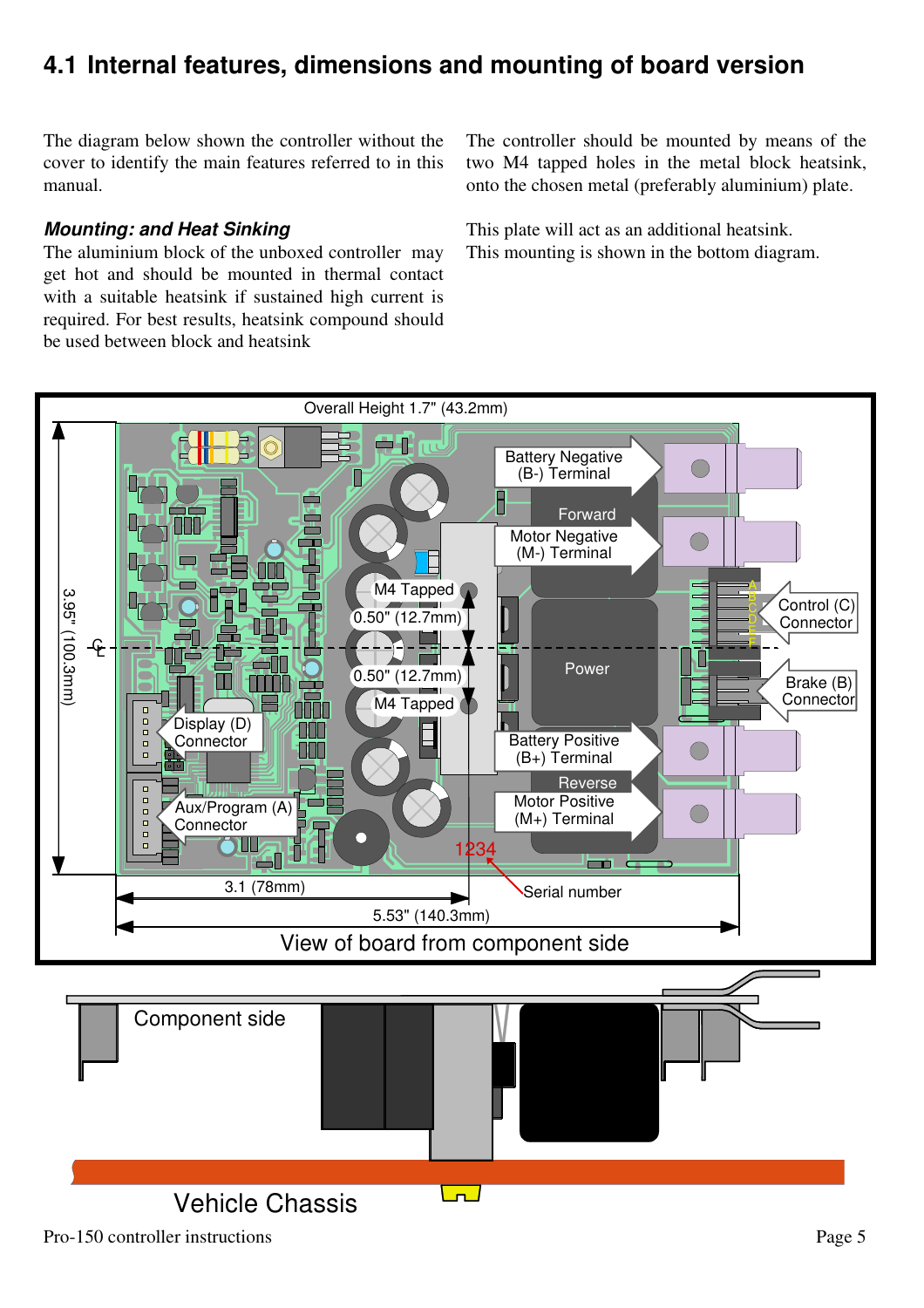### **4.2 Display and Mounting**

The display is supplied attached to the programmer, as shown below.



Programmer

Programmer and display may be separated at any time - they will work separately, but it may be easier to leave them joined and not finally mount them until you have made any performance alterations you require.

The controller will work without the display so you may want to leave mounting this until later.

The display is used for four purposes: you should consider all of these when deciding where to mount the display:

1: *In normal use,* to show either the battery voltage, or Pd if the controller is idle.

2: *Adjusting the performance* (see section 7) you will need both display and programming buttons.

3: *In the event of a fault*, the display will indicate the likely nature of the problem.

4: *During power up*, the controller makes system checks and shows progress on the display. Many of these checks are too fast for a human to see!

The display connects to the controller via a 4 way cable. See section 7.3 for connections.



The display requires a rectangular cut-out in your panel, with two M3 clearance holes as shown above.

Supplied with the display is a red plastic bezel which should be sandwiched between the panel and the display as shown below.



If you apply a thin bead of silicone rubber behind your panel before mounting the display you can easily make this completely water tight.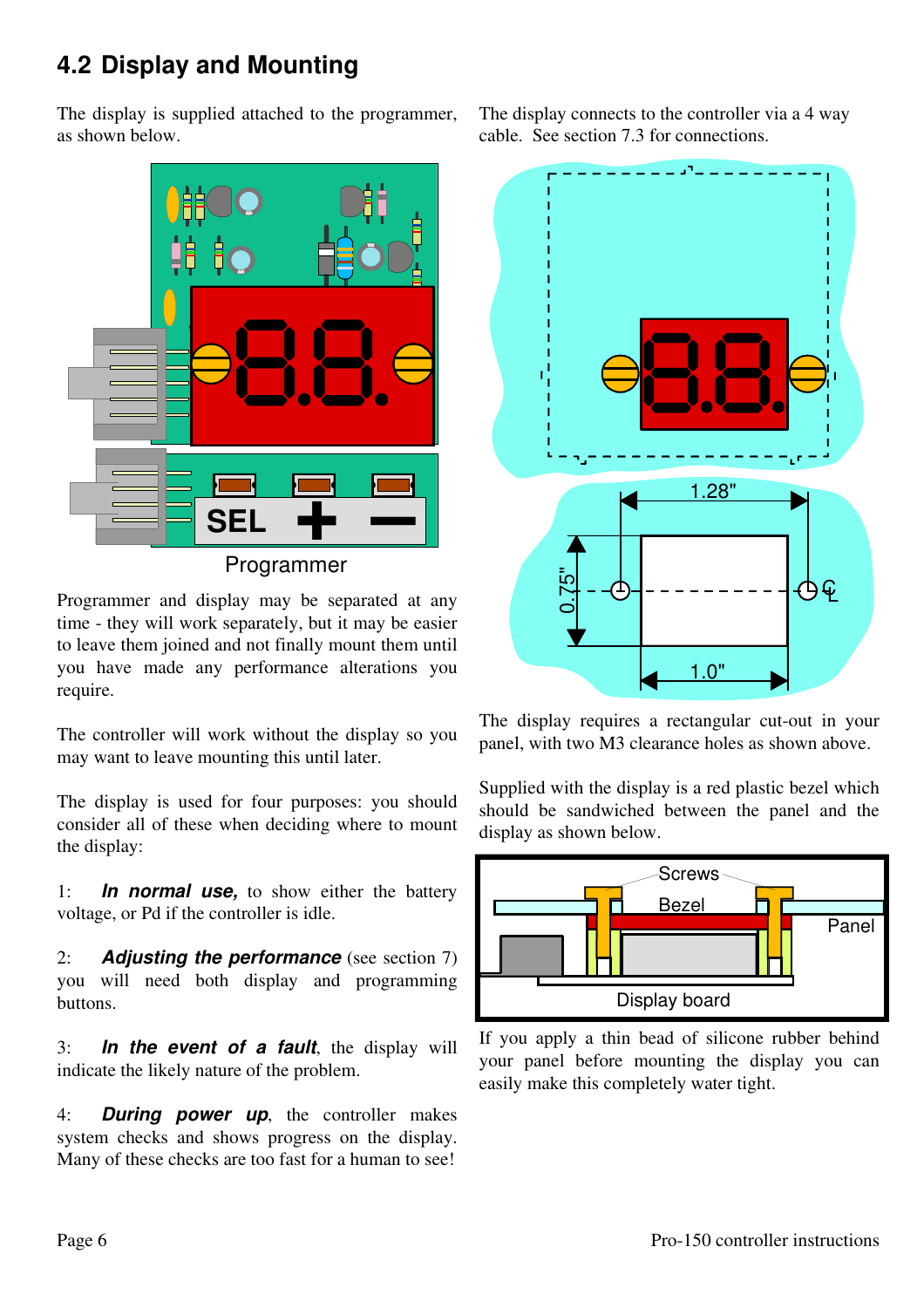# **5 Wiring**

### **5.1 Simple wiring diagram**



The diagram shows the simplest wiring for the Pro-150. Wiring is covered in more detail in section 5.1.

Use of a reversing switch is optional: the controller can be programmed to accept a -wig-wag-(centre zero) pot. See section 7.5.

### *Display*

Most installations will also include the display: this is not necessary to operation, but as it gives a readout of battery fault and indicated the nature of any fault that may be detected in the system (see section 8.1), its use is strongly advised.

Red and green of the 4 way display connector on the controller board are effectively the same as ignition and pot - so it is possible to wire a control panel using these with only two extra wires for the signals.

### *BCM*

4QD's BCM-524 or 748 can be used, connected between white and green wires. However the voltage here is fed via a diode so the BCM indication will be slightly lower than standard.

### *Fuse or Circuit breaker*

Although this is not necessary to the controller's operation it will serve as a safety disconnect if required and it will also help protect against some possible faults - such as a short from motor to battery negative, which could destroy the controller if a fuse is not fitted. *Controllers destroyed thus are generally un-repairable*. **You have been warned**!

For most applications a breaker of 60 amps is adequate. A suitable circuit breaker is commonly available from most automobile audio sellers.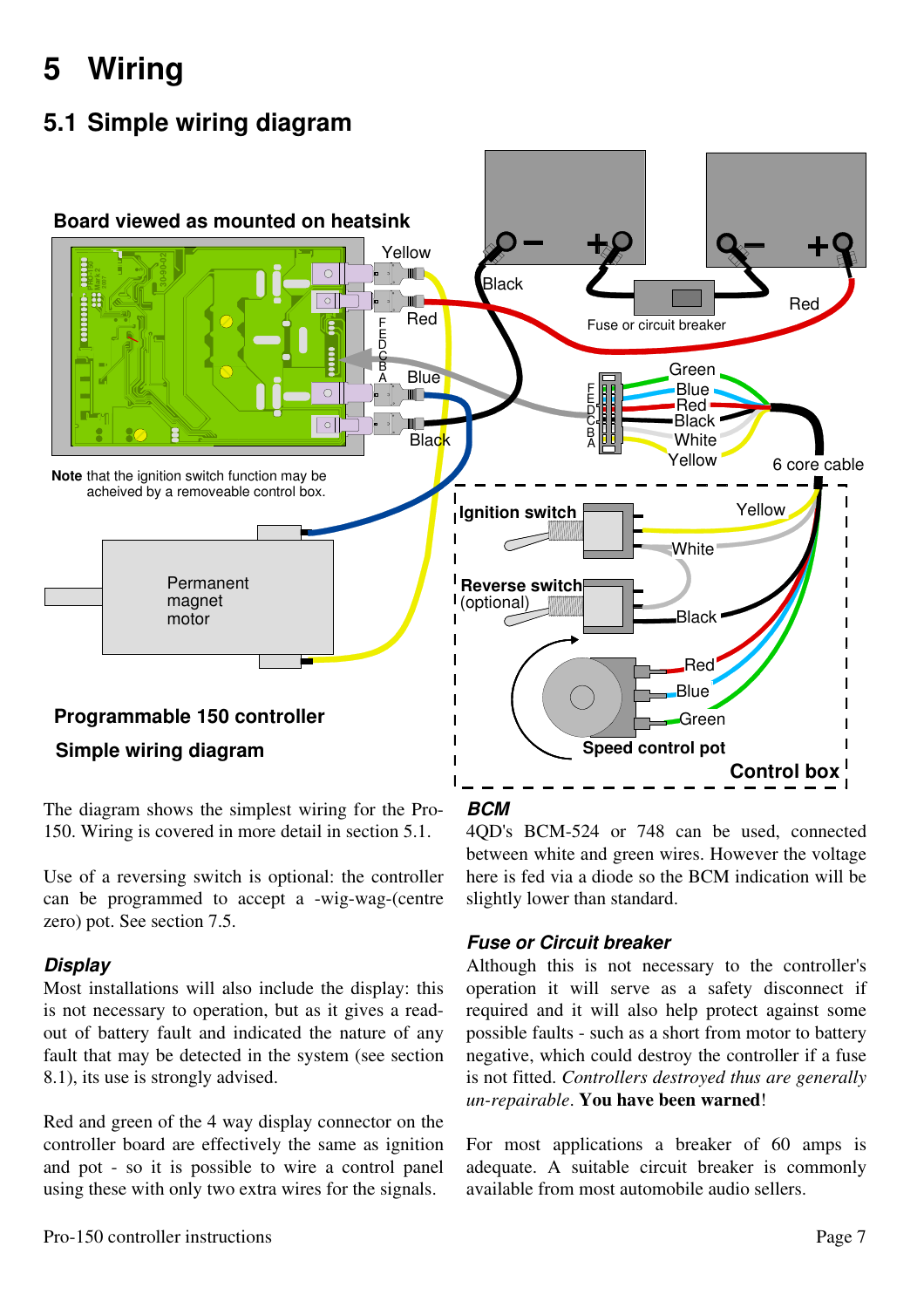### **5.2 Motor, Battery and Power Connections**

Power connections are to the 9.5mm tabs on the end of the board.

Note that the battery connections have one large (9,5mm) tab and one small (6.3mm): the small one is normally used to connect a battery charger or to feed ancillary equipment.

The controller's power contacts are designed for use with fast-on receptacles. (4QD can supply these precrimped to leads). Each motor contact can accept two 9.5mm receptacles (two feed two motors) and each battery contact can accept one 9.5mm and one 6.3mm receptacle.

*Fully Insulated receptacles must be used* to prevent shorts between contacts.

#### *Cable size*

Wire of at least 6mm<sup>2</sup> should be used for power connections. Undersized wire could overheat, resulting in excessive power loss, a risk of fire and should the insulation melt, the possibility of damage to the controller.

Crimps should be of good quality and properly crimped or they can overheat - in extreme cases poor crimps can irreparably damage the controller or even cause a fire risk.

Colours shown below are recommended. It is strongly advised that you use different colours for battery and motor to minimise the risk of connecting

a battery wire to a motor terminal and thus destroying the controller!

*Warning: Connecting a battery connection (particularly battery -ve) to any motor terminal may instantly destroy the controller.*

*Battery connections have one large (9,5mm) tab and one small (6.3mm).*

*Motor connections have two large (9,5mm) tabs.*

#### *Cable routing*

It is very important to keep the B+ and B- wires as short as possible and to route them next to each other, possibly by twisting or tie-wrapping them together. Failure to do this could cause the main capacitors to overheat and will result in increased levels of interference being emitted.

Motor wires should also be kept as short as possible. Excessively long motor wires waste power and reduce performance, but do no damage.

Cables should be routed next to metal chassis members where possible in order to minimise radiated electrical noise.

### *Motor Types*

The PRO 150 is designed for use with permanent magnet DC motors, but can also be used with shunt wound motors.

It is usually sensible to use a motor with a similar or higher current rating to the controller. If the motor has too low a current rating, the controller will be able to deliver enough current to quickly overheat the motor when under load.

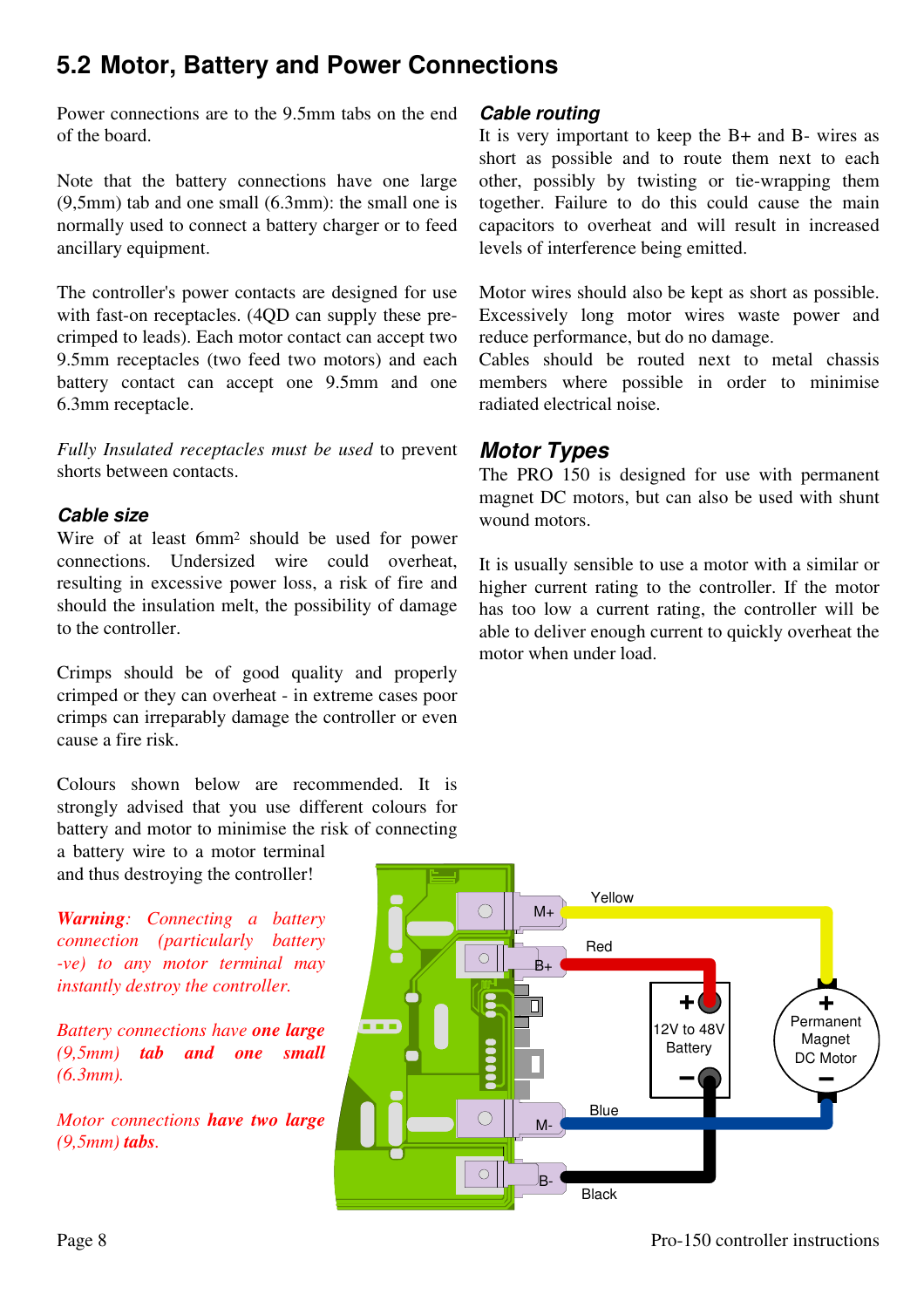If the motor has a higher current rating than the controller, the full torque output of the motor will not be available, but the controller will not be damaged since the motor current is automatically limited to a safe value for the controller.

Remember that motors are generally rated in terms of continuous current handling: for a typical motor short term current (1 minute rating) may be 3 or 4 times as much as continuous rating.

Use only good quality motors with brushgear and commutator in good conditions: badly work brushes and commutator can cause arcing (electrical noise) which can cause controller failure. To minimise this possibility it is desirable for the motor to to be fitted with a suppression capacitor. If one is not present, a 10n 100V ceramic capacitor can be fitted between brush pairs as close to the motor as possible.

### *Battery Type*

The PRO 150 is designed for use with rechargeable batteries of 18V to 48V nominal. The actual battery voltage can be between 13V and 60V. This allows plenty of room for droops or peaks in battery voltage under heavy motoring or braking.

Be aware that the controller feeds current back to the battery during braking, so if the battery is sensitive to over-charging (such as Li-ion) think about what will happen if regen braking is used when the battery is fully charged.

A fully charged lead-acid 48v battery can normally withstand the overcharging that can result when regen braking dumps energy into it but under these conditions the voltage may rise to 60v.

In nearly all cases, lead acid batteries will be used, and these are indeed a very good choice.

### **5.3 Control wiring**

There are two control connectors, the positions of these are shown in the internal features diagram (page 5). Most uses will only connect to the main 6 way connector which is accessible without removing the controller's cover.

The Auxiliary connector allows some less common controls to be fitted.

The mating connector supplied for both is suitable only for the correct size of wire.

Acceptable wire sizes are:

7 **stranded** 0.22-0.25mm² 24 AWG (7/32 AWG) It is an Insulation Displacement Connector (IDC):

**Do not** strip the insulation from the wires, simply push them into the top part of the open connector, from the front (visible in the diagram) and squeeze it closed in a vice or with suitable parallel action pliers. As you do so, the tines of

the contacts bite through the insulation to make contact with the conductors.

Wire which is too thick will damage the tines which may short to each other. Solid wire will quickly break with use.

You can re-open a closed connector by gently moving the tabs at the sides of the top cover outward to disengage the latches while lifting the cover slightly, one side at a time.Wire which is too thin will not make good contact.

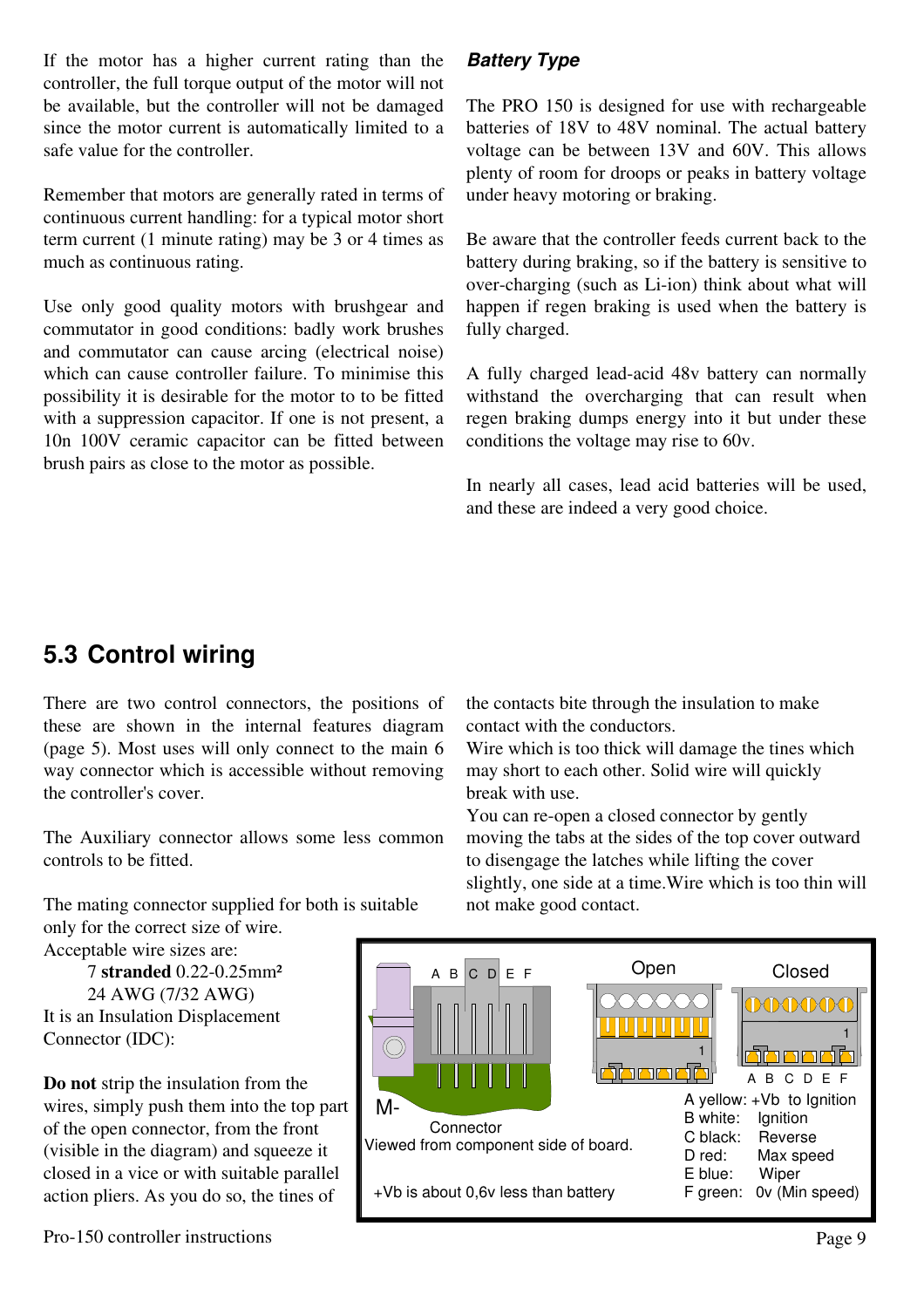### *Input mode*

The controller can work in two modes, either single ended (speed pot with separate switch for direction) or Wig-Wag where the pot centre is zero speed. Pot one way is forward and the other way is reverse.

Single ended is the default mode.

You can easily change to wig-wag either by switching to a different mode (if a suitable one exists) or by using the **input learn** feature, see section 7.5 for altering the programming.

*Wig-Wag (aka Joystick)mode*. *A 1K0 resistor should be fitted in the bottom of the pot (pin F) as shown below when the controller is used in wig-wag mode. This is so that the voltage on the bottom end of the pot is above zero and full speed in this direction corresponds to a finite voltage. This voltage can than go to zero, (outside the programmed pot voltage range) under fault conditions.*



*If this resistor is not fitted a fault such as a break in the top of the pot or a short wiper to battery -ve will not be detected and may cause full speed operation.*

### *Throttle Pot*

The controller is optimised for a 10K pot, although any pot from 1K to 15K can be used. The pot can take many forms; a simple rotary pot, a spring return throttle lever, a twist grip, a plunger pot, a joystick, or any other resistance based throttle device.

It is important to choose the right kind of throttle device for the intended application. For example, on a ride-on vehicle, it is important that the throttle has a spring return, so that the vehicle cannot run away with no one at the controls, while on an electric boat. a friction joystick might be better.

4QD can supply all sorts of throttle devices as well as complete control boxes and panels, all listed on our www site: *www.4QD.co.uk*.

If a pot above 15K or below 1K are used, the fault Pt will be displayed indicating the pot is out of range. See section on fault finding.

### *Voltage following*

The Pro-150 can be used as a voltage follower. A 10k resistor must be fitted between pins D and F so pot fault is not triggered.

The pot wiper must not be open-circuit: if the source impedance is too high this will be registered as a PO fault (input is internally pulled up with 330K to 5v rail).

Zero voltage and maximum voltage can of course be programmed as required in the range 0 to 4.7v as can wig-wag operation in this range.

As supplied, with the default mode, zero speed is for 0v and full speed is about 4.7v. Any voltage above 4.7 will cause a fault *PO*

#### *Reverse switch*

The Reverse switch changes the motor direction depending on whether it is closed or open. Standard performance is

**Switch open** (or absent) the controller will be in Forward.

**Switch closed**, the controller will reverse.

Use of a switch is optional: in wig-wag mode both speed and direction are controlled by the speed pot.

The reversing switch is learned by the **input learn** feature so if you wish the controller to go in reverse (rather than forward) when the switch is open, this can easily be altered! See 7.5.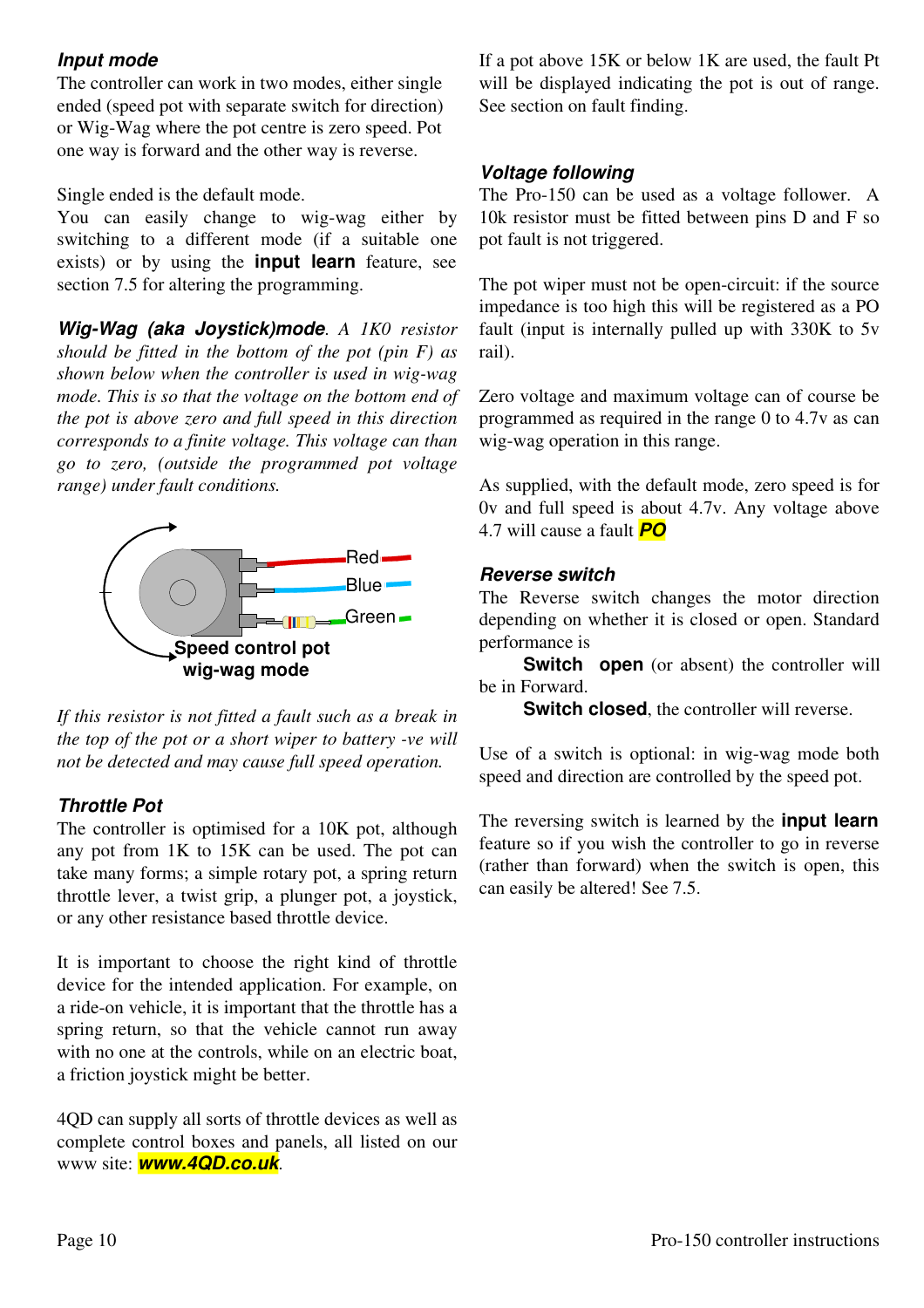### **5.4 Auxiliary connector**

The Auxiliary/Programming connector (A), inside the controller, has two functions. As well as being the programmer connector, it can be used for additional controls when the programmer is not in use. Even if you are not using this it is best to unplug the programmer  $E$ lead from the controller unless you are actually using it.

Connections are identified in the diagram right.

#### *Slow / Fast*

A fast /Slow switch can be fitted as shown. When this is closed (pin A connected to Pin B) the controller's top speed will be reduced to about half full speed.

#### *Inhibit*

An inhibit switch may be fitted (inhibited when pin C is shorted to pin A) : when this is closed, the controller will not operate. Trip code 11 will be displayed. When the inhibit is removed, the controller's ignition must be switched off and on

### **5.5 Parking Brake**

Some motors are fitted with an electromagnetic brake to lock the motor shaft once it has stopped. This is commonly used on mobility vehicles as a parking brake. The brake is released by the controller applying the battery voltage to it when drive is engaged.

Such a brake can be connected to the B connector as

shown in diagram below (and on page 5).

The brake must not draw more than 1A, or the controller will shut down. Be particularly careful to check the brake wiring - especially at 48v since a shorted brake coil could destroy the controller.

The controller does not detect an open-circuit parking brake so this may be left disconnected if a brake is not fitted.

> A 3rd pin (C) is present: this is internally connected to battery -ve and may be used to wire a 3 position switch as show inset.







again to reset it.

If Inhibit is activated during motion, the controller will ramp down to zero speed and stop. It may thus be used as an input for a motor overheat sensor.

This input may be used with a third connector in the charger socket so that the controller cannot start up when the charger is plugged in.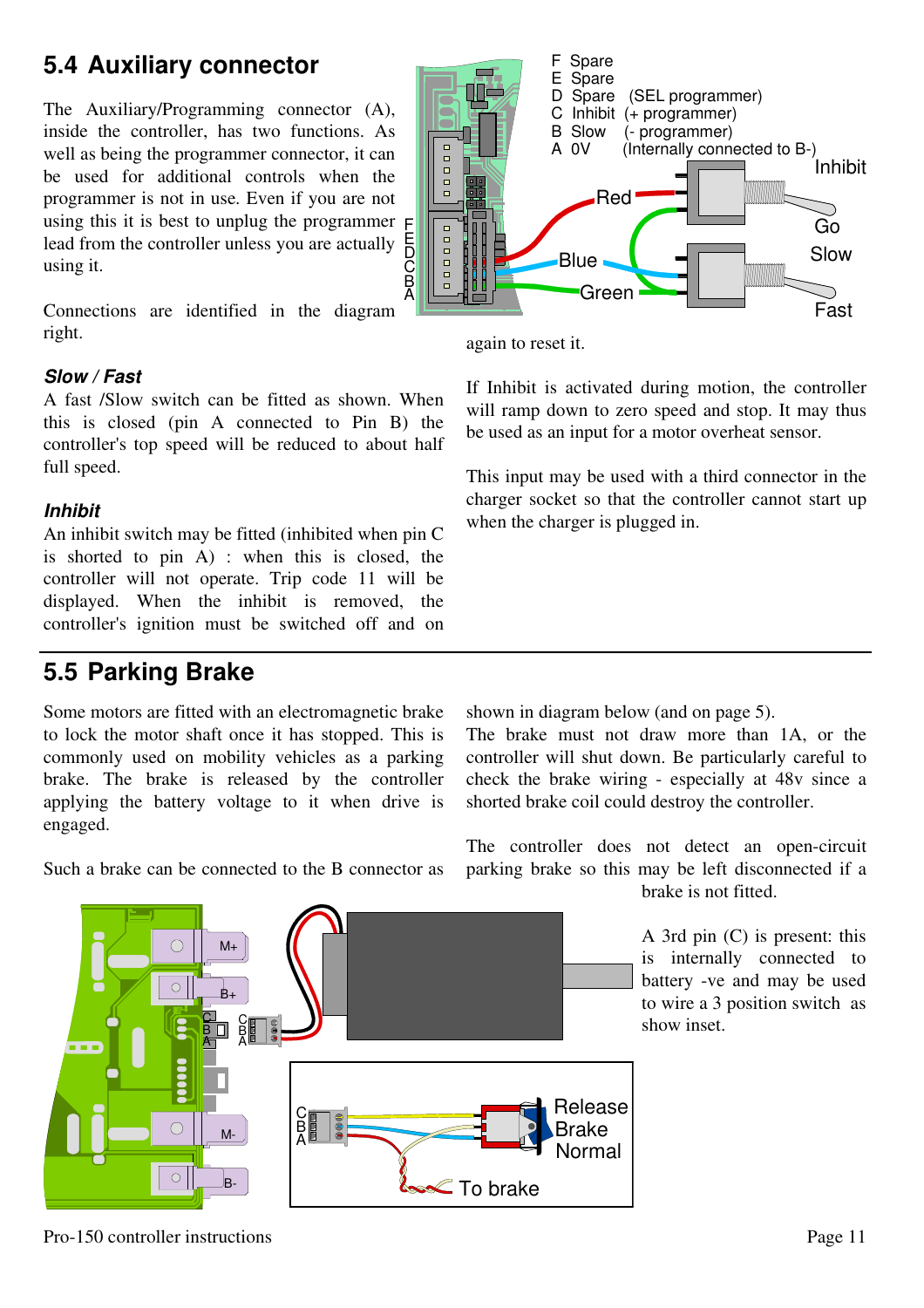# **6 Operation**

### *Switching On*

When you turn on the ignition to start the controller up. it performs a number of system safety checks. During this period you may hear the three relays clicking and the display may show a sequence - such as C0, C1, C2, C3. C4, C5 - as it performs these checks. However, this checking is so fast you normally won't see it! If the display gets stuck on one of these, there may be a problem and the display will eventually show a fault number (see section 8.1) and the sounder will beep a fault code.

If all is well, the display will finally show a steady number which is a measurement of the battery voltage. The controller is now ready to work.

If there is a problem with any of these safety checks, the display will flash a fault number (or code), the beeper will sound a code and the controller will not operate.

Two most likely fault the controller may detect during power-up is:

#### *Pot (or pot wiring) fault*

If the controller detects a fault here, it will display *Pt*

### *High Pot Lock Out (HPLO)*

If you do not have the speed pot at zero speed when you switch on, the controller will not operate until you turn the speed to zero.

If the controller detects the pot is not at zero speed, it will display *HL* (and the sounder will sound a continuous tone) until you turn the speed pot to zero and keep it at zero for a short period.

Then the controller will display the battery voltage.

#### *Flashing number*

Other faults may of course occur and be detected. In this case the number displayed will flash to indicate a fault has been found.

More information on these can be found in section 8.1.

#### *Operation*

Initially, you will probably want to check out the operation with the default 'mode'.

Once successful power-up has occurred, pot lockout has disengaged, move the throttle to control the speed. The further the throttle is moved, the higher the speed will be.

If a reversing switch is used, operate the reverse switch to choose the required motor direction.

Acceleration and deceleration rates are controlled give a smooth throttle response.

If the throttle is moved quickly, the speed changes smoothly at a rate depending on the ramp time settings. The default acceleration is 4 seconds to full forward speed, and 2 seconds to decelerate from full forward speed to zero.

Different ramp rates apply in reverse, and full reverse speed is normally half of full forward speed, You can easily alter any of these rates and speeds, see section 7.2.

#### **Dual Ramp reversing**

If the machine is operating at full speed and you change direction (probably by using the direction switch) the controller will

1 decelerate to zero speed, (controlled by the deceleration ramp rate)

2 pause for a fraction of a second

3 Accelerate (under control of the acceleration ramp rate) to full speed in the opposite direction

This is therefore called 'dual ramp reversing' and is the most useful performance in most applications.

#### **Switching off**

Turn the ignition switch off to shut the controller down.

You will usually do this after the motor has stopped. However, if the ignition switch is turned off while the motor is running, the display flashes and the controller will reduce the motor speed smoothly down to zero before it shut itself down.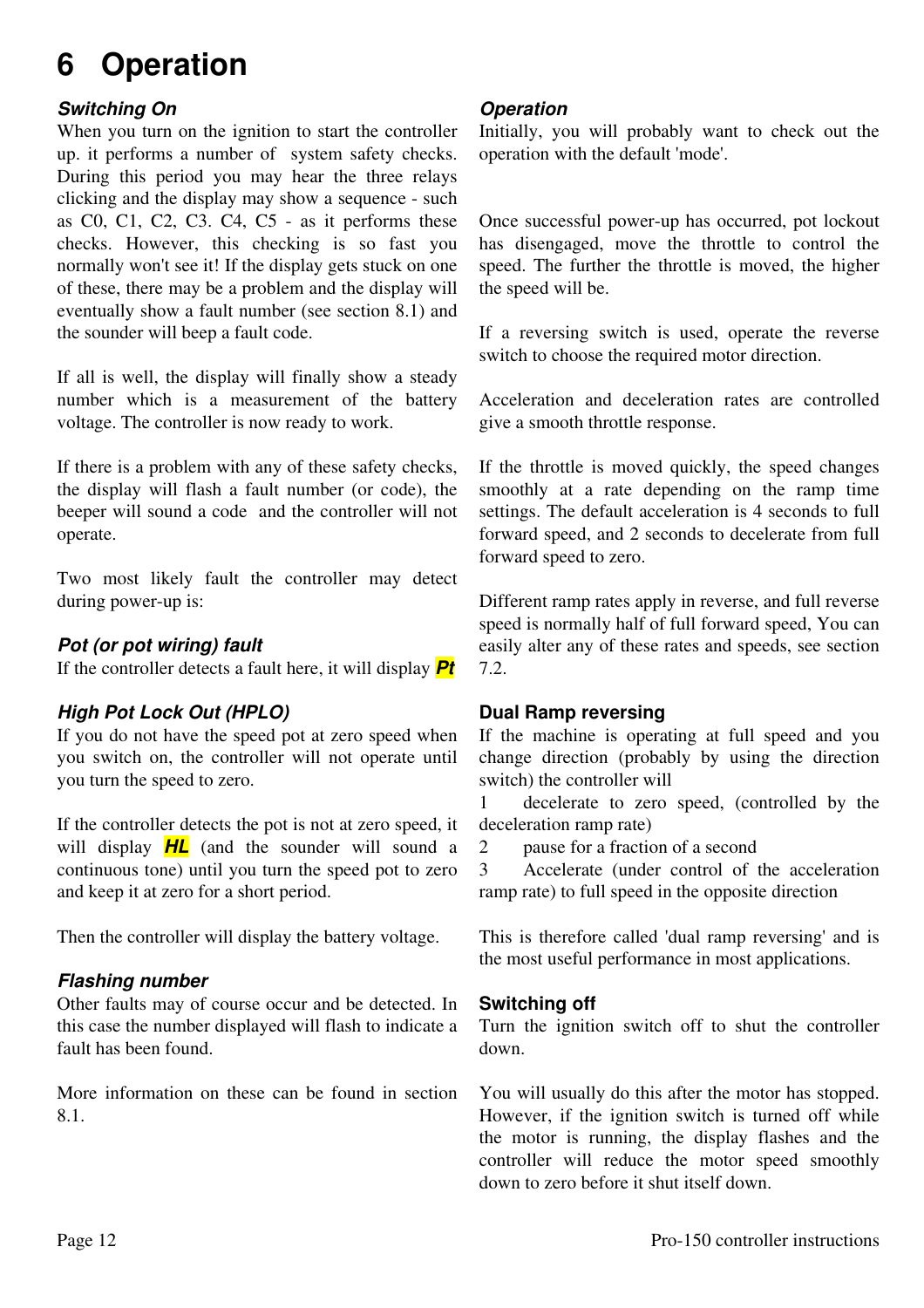## **7 Altering the Performance**

### **7.1 General**

The Pro 150 is operated by a built-in 'micro-computer'. This Micro can very easily be instructed to alter the performance.

There are two features which the average user is most likely to wish alter.

*Mode*. The micro has several different 'modes' built in, to give performance matched to, for instance, a golf buggy, or a miniature loco.

It may easily be switched from one mode to another.

### *Input Learn:*

the standard 'default' performance is optimised for a 10K pot with a switch for direction (as shown in the wiring on page 7). However, if you are using a different value pot, or wish to use a wig-way input, or some other combination, or wish to use a voltage input - the controller can be easily taught what control system you are using.

### *Programming method.*

This is a brief introduction: full instructions are given in section 7.4

Programming is done via the 3 button programmer which is supplies attached to the display.

Programming is started by turning on the ignition with the *SEL* button depressed.

The display will indicate *00.* to show it is in programming mode.

The number displayed now is the number of the parameter you wish to alter. You can increase and  $decrease$  it with  $+$  and  $-$  buttons.

Be aware of the difference between the number of the parameter you are about to alter and the actual value of that parameter. When choosing a parameter number, the RH decimal point will flash very slowly indicating that you are not changing anything yet, but are simply choosing what to change.

Whether choosing a parameter to alter, or changing the value of that parameter, the  $+$  and  $-$  buttons will increment the number displayed.

### **Parameter number**

When the right decimal point is flashing, the  $+$  and  $$ buttons will alter the display to show the parameter numbers. There are 15 user-adjustable parameters, 00-14.

If the display is incremented above 15 it shows PG. Pressing *SEL* when PG is showing causes the microcomputer to remember the new values.

When you reach the number of the parameter you wish to alter, press **SEL** and the display will change to indicate the current value of that parameter. The +/- buttons will alter the display so you can select a new value.

Once the display shows the new value you want, press *SEL* again to accept this value and you will be returned to **Parameter number** mode so you can alter another parameter. So pressing *SEL* twice without touching  $+/-$  will simply show you the current value of that parameter.

If you switch the ignition off during programming, all your changes will be forgotten. This is handy should you have second thoughts and decide to abort the changes.

### *Warning*

After altering anything take care to check that you have altered what you expected: it may be best to chock the machine up so its wheels are free and it will not move, so you can check you did exactly what you wanted to.

Neither the controller nor 4QD can be responsible for you instructing it to do something which may not be safe in your machine! Or if you do not properly understand what you are doing!

Be aware that the values you chose for any parameter will only effect the current mode. So if you are using mode 03 (locomotive) and alter, for instance, the maximum reverse speed, you will not affect the reverse speed in any other mode.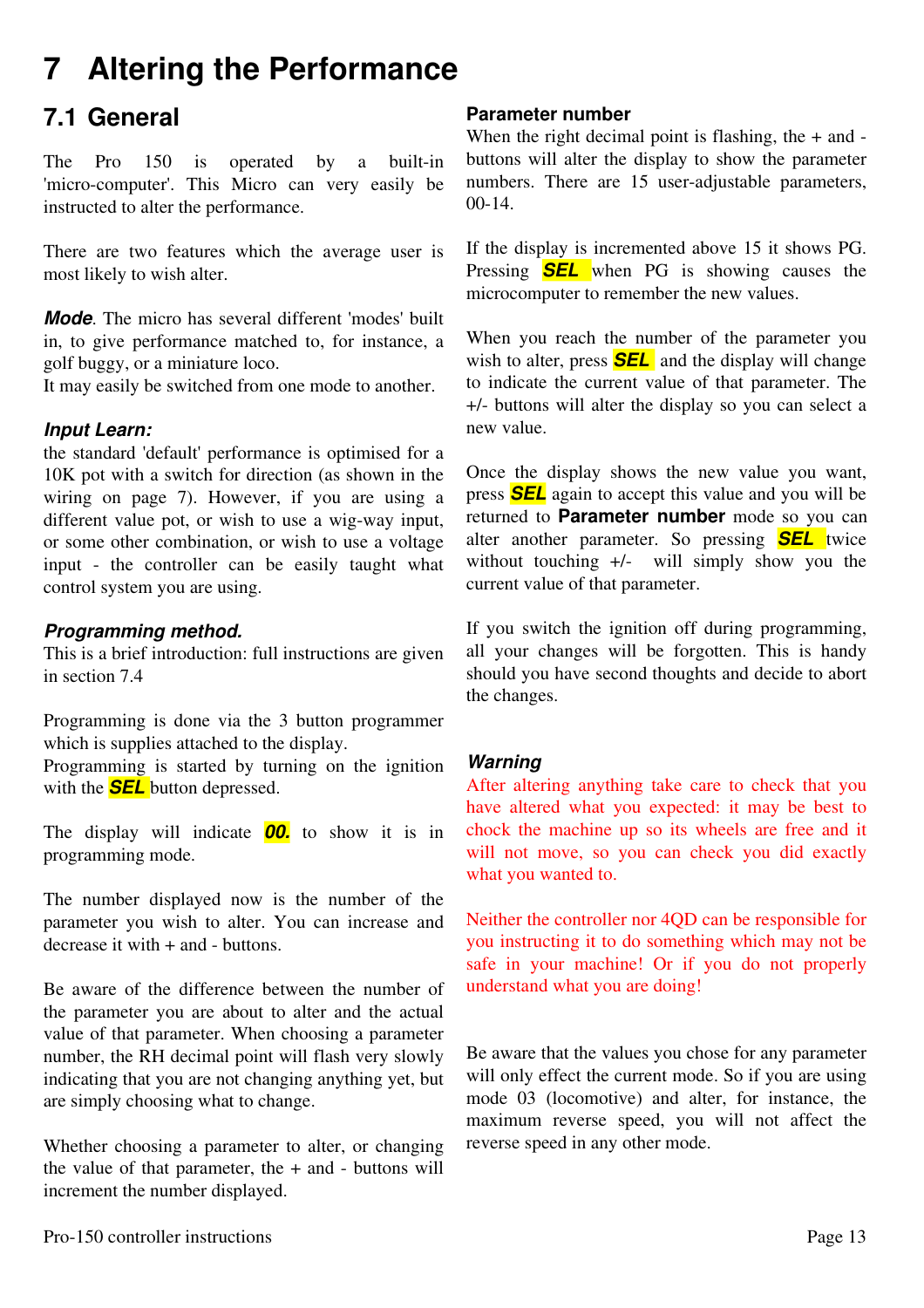### **7.2 Programmable parameters**

The following parameters can be altered:

| No.        | <b>Definition</b>                     | <b>Values</b>   | <b>Default</b> | <b>Comments</b>                     |
|------------|---------------------------------------|-----------------|----------------|-------------------------------------|
| 00.        | Change mode Number                    | $00. - 10.$     |                | See page 16                         |
| 01.        | Forward Acceleration Ramp Time        | $0.1 - 9.9$ Sec | 4.0            | Seconds, adjustable in deciSeconds, |
| <u>02.</u> | <b>Forward Deceleration Ramp Time</b> | $0.1 - 9.9$ Sec | 2.0            | Seconds, adjustable in deciSeconds, |
| 03.        | Max Forward Speed                     | 00-99 $%$       | 99             | in $1\%$ increments                 |
| <b>04.</b> | <b>Reverse Acceleration Ramp Time</b> | $0.1 - 9.9$ Sec | 4.0            | Seconds, adjustable in deciSeconds  |
| 05.        | <b>Reverse Deceleration Ramp Time</b> | $0.1 - 9.9$ Sec | 2.0            | Seconds, adjustable in deciSeconds  |
| 06.        | Max Reverse Speed                     | 00-99 $%$       | 50             | in $1\%$ increments                 |
| 07.        | Throttle Dead band                    | 0-10 $%$        | $5\%$          |                                     |
| 08.        | Parking Brake Delay                   | $0.1 - 9.9$ Sec | 1 sec          |                                     |
| 09.        | Brake threshold                       | $0 - 10\%$      | $1\%$          |                                     |
| <u>10.</u> | <b>High Pot Lockout</b>               | $0 - 99\%$      | $2\%$          |                                     |
| <u>11.</u> | Reverse Beeper                        | Yes/No          | Yes            |                                     |
| <u>12.</u> | Pot / direction max speed forward     | 00-99           |                | Measures pot                        |
| 13.        | Pot zero                              | 00-99           |                | Measures pot                        |
| <u>14.</u> | Pot / direction max speed reverse     | 00-99           |                | Measures pot                        |
| P G        | Accept new programmed values          |                 |                |                                     |

### **7.3 Programmer and display connection**



View of board from component side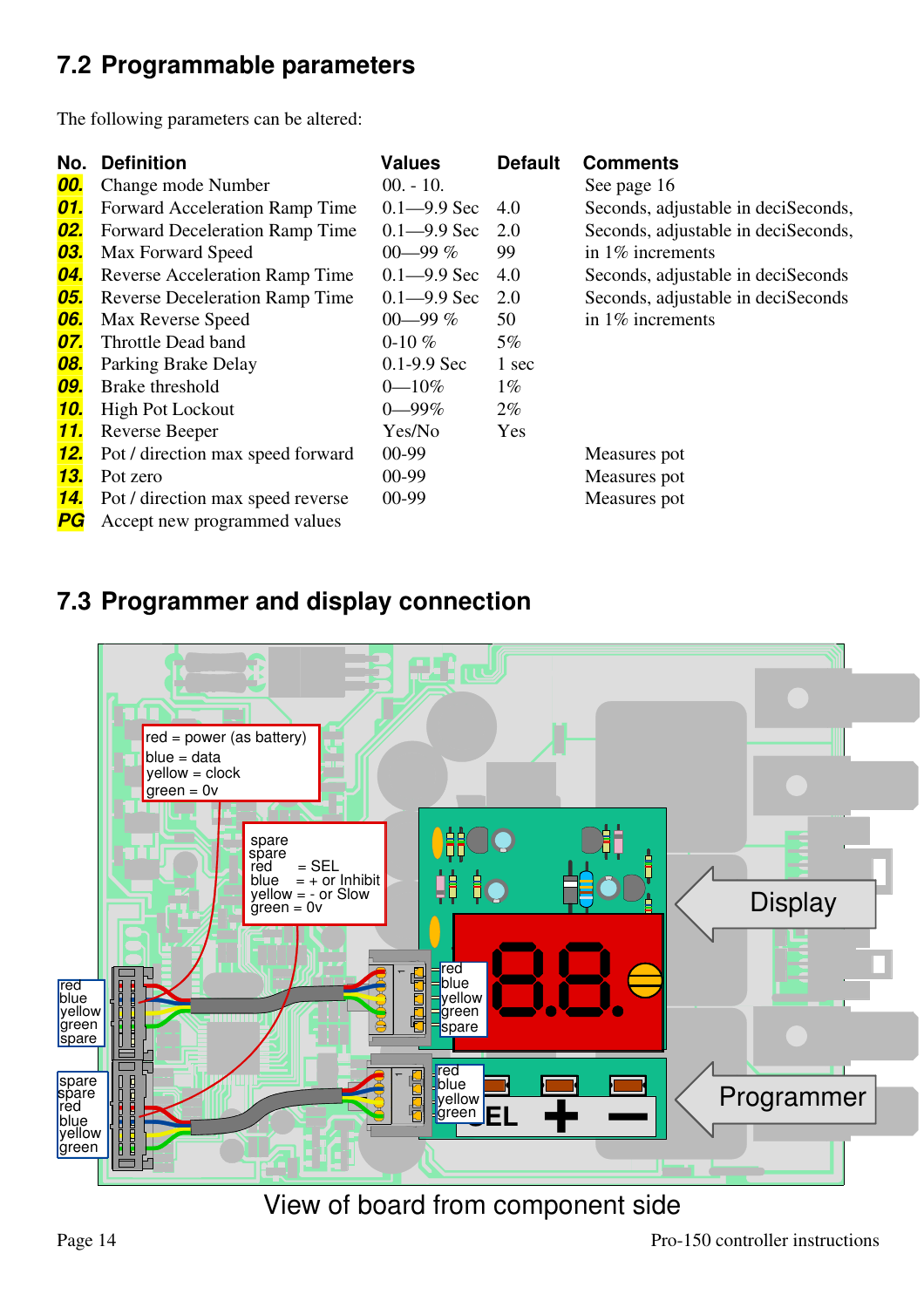### **7.4 Altering a parameter**

Plug in the controls you propose to use (see section 5.1), the programmer and the display (if not already in use).

Programmer and display connect as shown in the diagram opposite (leads are shown shortened for clarity). It does not matter if the programmer has been separated from the display.

The ignition must be **off** initially. Connect a battery or suitable power supply. The display will also be off. What happens now depends on which of the programmer buttons is depressed while you turn on the ignition. Release the button as soon as the display registers.

#### *Programming mode*

**SEL** The controller will enter programming mode

#### *Restore Factory Defaults*

<sup>*+*</sup> Fd will be displayed for a few seconds. Releasing + while Fd is displayed will cause the factory default parameters to be restored. Holding + down will show fault 11 (Inhibit activated). Useful if you have been altering parameters and want to forget your alterations.

#### *Software Issue*

**-** The controller will display a number which is the software version number.

#### *Entering Programming mode*

 1 Press and hold down the *SEL* button on the programmer while you turn on the ignition.

*The controller will switch on in programming mode. To indicate this the display shows 00. with the decimal point flashing slowly. You are now programming!*

You are most likely to want to change parameter *00* (mode number).

Any other parameters you alter will only affect the mode that is active when you change them.

If you do want to change the mode, skip step  $2$  and go to step 3

 $\rightarrow$  2 Use the  $+$  and  $-$  buttons to change the *number* displayed to that of the *parameter* you want to alter. See table opposite for a list of changeable parameters.

**3** Press **SEL** to tell the micro this is the *number* of the parameter you wish to alter: the display will change to show the present *Value* of this parameter.

Repeat as required 4 Use the + and - button to increase or decrease the number on the display to the new value you wish to use. Each press will increment the number by one step.

Keep your finger on a button and the display will change automatically, speeding up as it goes. Remove your finger when you get near the required value, and use individual presses to get it exact. Repeat as required

5 Press **SEL** to accept the new value and return to Parameter *Number* mode.

If you wish to alter another parameter, use *SEL* again (step 2). Otherwise proceed:

 6 Once all parameters have been altered as you want, increment the parameter to **PG** (after parameter 14) and press *SEL.*

There will be a short pause as the new values are stored. Then the controller will go through its normal power-up routine (see section 6).

The new values you entered were accepted and stored in the *mode number* you used when you started changing them.

If you turn off the ignition at any time during programming, the changes will not be remembered: this is a way of cancelling your changes should you change your mind!

Remember you can always reset the controller to the factory default by turning on the ignition with + held down.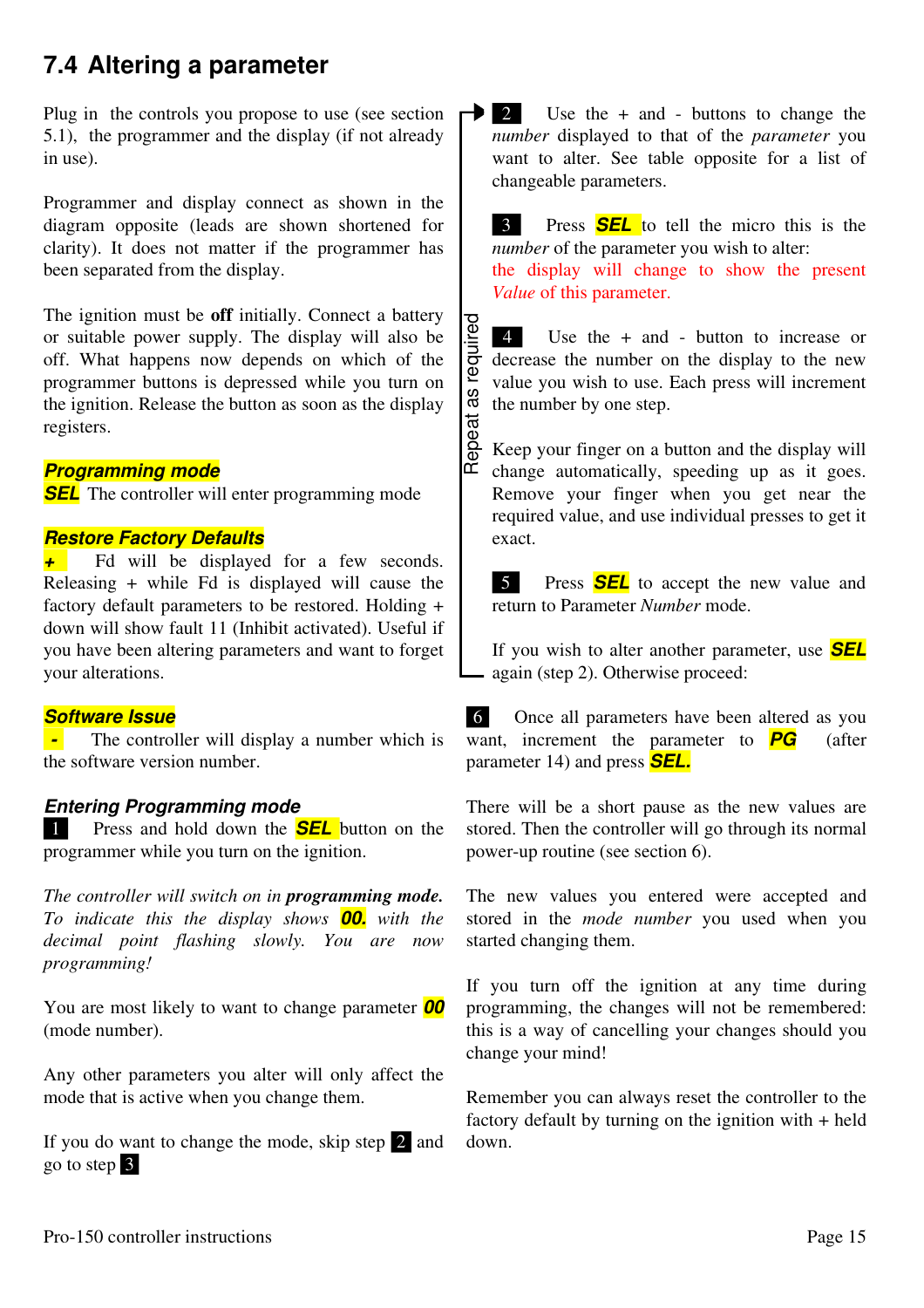### **7.5 - Programmable parameters in detail**

|           | 00 I← Param no: →                      | <b>DED</b>    | $\overline{0}$    | 80     | 5       | 80                       | 80                | 50               | $\overline{8}$      | ဓ္ဌ                                       | $\frac{1}{1}$       | Ξ          | $\frac{2}{1}$ | 3               | $\overline{4}$ |
|-----------|----------------------------------------|---------------|-------------------|--------|---------|--------------------------|-------------------|------------------|---------------------|-------------------------------------------|---------------------|------------|---------------|-----------------|----------------|
|           |                                        |               | Forward           |        |         | Reverse                  |                   | Dead             | Parkg               | <b>Brake</b>                              |                     | Rev        |               | Pot/Input Learn |                |
|           | No. Machine                            |               | Accel Decel       | Max    | Accel   | <b>Decel</b>             | <b>Max</b>        | Band             | <b>Delay Thrsh</b>  |                                           | <b>HPLO</b>         | <b>Snd</b> | Max<br>Щ      | Zero            | R Max          |
| 00.       | Default                                |               |                   | ဓ္တ    |         |                          |                   |                  |                     |                                           |                     |            |               |                 |                |
|           | Golf buggy, fast                       |               |                   | ဓ္တ    |         | $\circ$                  |                   |                  |                     |                                           |                     |            |               |                 |                |
|           | Golf buggy, slow                       |               |                   |        |         |                          |                   |                  |                     |                                           |                     |            |               |                 |                |
|           | Locomotive, fast                       | ທ່            | 5.0               |        |         |                          |                   |                  | 000000              |                                           |                     |            |               |                 |                |
|           | Locomotive, slow                       | თ             | ဝ.<br>ဝ           |        |         |                          |                   |                  |                     |                                           |                     |            |               |                 |                |
| 588388658 | Boat (fast)                            |               | 0.5               | 888888 |         |                          |                   | 8888888888       |                     | 555555555                                 | Q Q Q Q Q Q Q Q Q Q | 5558855555 |               |                 |                |
|           |                                        |               | $\overline{2}$ .0 |        |         |                          |                   |                  | $\circ \circ \circ$ |                                           |                     |            |               |                 |                |
|           |                                        |               | $\overline{2}$ .0 |        |         |                          |                   |                  |                     |                                           |                     |            |               |                 |                |
|           | As default<br>As default<br>As default | $\frac{0}{4}$ | $\frac{0}{2}$     |        |         |                          |                   |                  |                     |                                           |                     |            |               |                 |                |
| 09.       | As default                             |               |                   | ္တ     |         |                          | <b>0000000000</b> |                  | $\circ$             |                                           |                     |            |               | 888888888       |                |
|           | Maximum                                | ၈.<br>၈       | <u>၅</u>          | ဓ္တ    | თ.<br>თ | 0.<br>0                  | ဓ္တ               | $\frac{1}{\tau}$ | တု<br>တ             | $\mathop{0}\limits_{\mathsf{\mathsf{I}}}$ | င္တ                 | 5          | ဓ္တ           | ဓ္တ             | ဓ္တ            |
|           | Minimum                                | r<br>O        | r<br>O            | 5      | —<br>ㅇ  | $\overline{\phantom{a}}$ | 5                 | 8                | 0.0                 | 8                                         | 8                   | 8          | 8             | 8               | 8              |

### **Parameter 0.0: Mode**

There are 10 different 'Modes' available.

The table to the left lists the available modes and their initial parameters. Parameter numbers are at the top (yellow background)

Changing the mode is the most that the average user will want to do, so in detail:

### *To change to a different mode:*

A Turn off the ignition.

**B** Press and hold down the **SEL** button on the programmer while you turn on the ignition.

*The display will flash 00. (or the number of the current mode if not the default)*

C Press the *SEL* button again briefly, the display will now show a steady 00 [without the dot]

 $\bullet$  Use + and - buttons to go to the number of the mode you want.

### E Press *SEL*

E Use + button to increment the display (which is showing Parameter number) from 00. to 14. and beyond to *PG*.

F Press *SEL* 

That's it! New mode. Controller ready for action. Use and enjoy! Wasn't it easy! Now you can tell your friends you are computer programmer!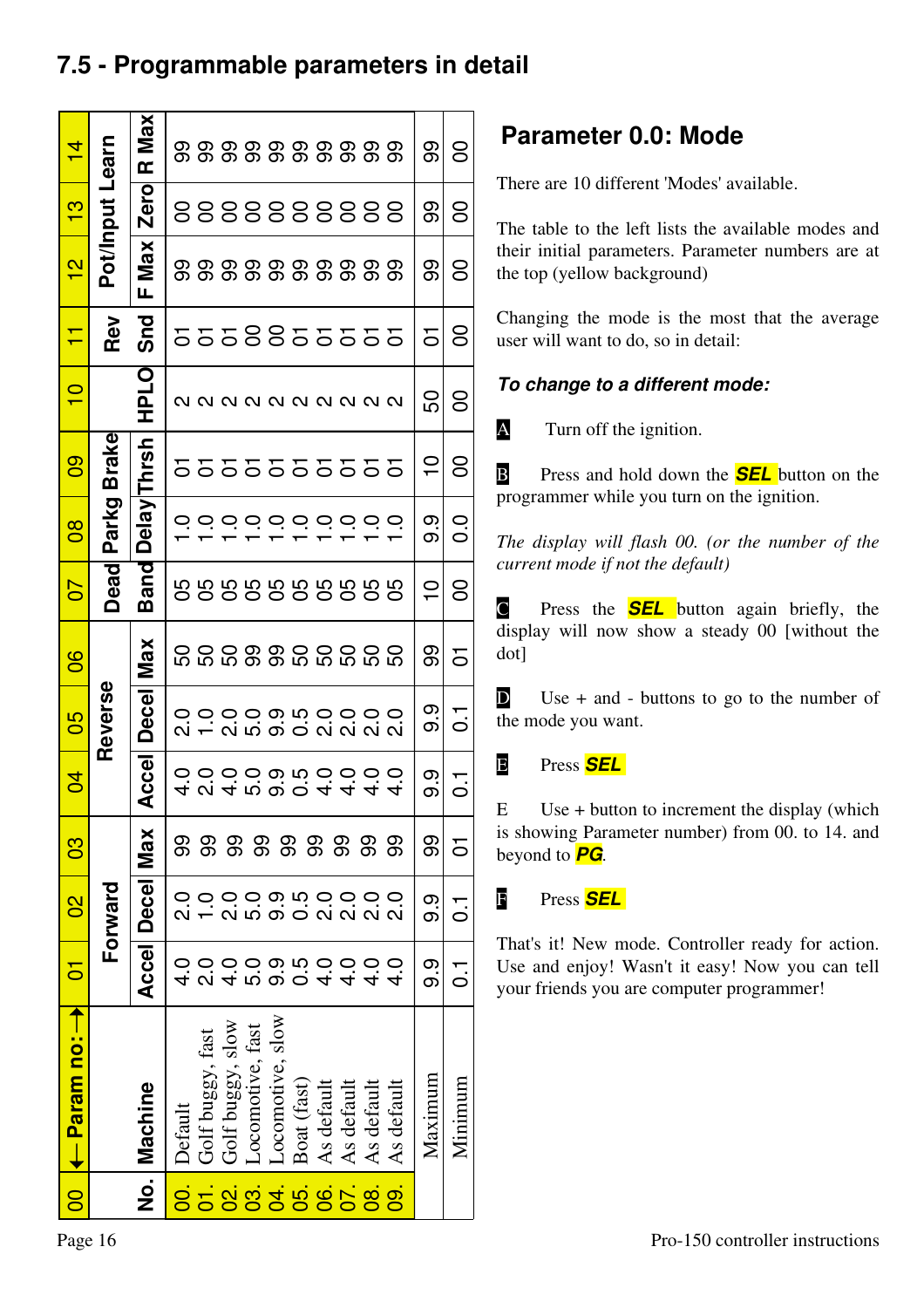### **Parameter 01 and 02: Forward ramp times**

These are the times for acceleration and deceleration in forward drive. The display is in seconds, 0.1 sec to 9.9 seconds so the resolution is 1 deciSeconds (tenth of a second).

Do not choose too fast (too small a number) an acceleration or deceleration for your machine. If you do, and it tips over when accelerating fast - don't blame the controller (or 4QD!).

Fast acceleration and deceleration may also shorten the operating life of the on-board relays.

### **Parameter 03: Max speed**

This is the top speed. As you adjust this parameter the display will show 00 - 99. This is the percentage of available throttle electrical travel.

You can set this parameter in steps of 1% but low value settings make no sense and will not work! Generally, if your machine is too fast (so that you need to reduce the top speed electrically) your gear ratio is wrong.

Reducing top speed electrically causes the motor to take more current. This can overload the controller and the motor, so if your motor burns out (or the controller overheats) - do not blame the controller!

### **Parameters 04, 05 and 06: (reverse)**

These are as parameters 01, 02 and 03, but for reverse rather than forward.

Some machines, e.g. golf buggies, are unsafe to drive fast in reverse, so different parameters are required.

### **Parameter 07: Dead band**

This is most useful in joystick mode, where the centre of movement of the joystick may have a tendency to wander.

Default 5% of available throttle signal.

### **Parameter 08 and 09: Parking brake.**

These control the parking brake: ignore if your motor does not have one fitted!

As the controller starts to apply power to the motor, it applies power to the parking brake to release it. Parameter 09 defines how much power is applied to the motor before the brake is released.

Too low a value will allow the machine to roll back on a hill start, too high a value and the motor will start with a jerk.

As the motor stops, there is a short delay before the brake power is removed (to allow the brake to reengage). Parameter 08 defines this delay. Typical values will be 1/2 to 1 second.

### **Parameter 10: HPLO**

If the controller's ignition is turned on with the pot high (not at zero) the controller would start up immediately. So a High Pot Lock Out (HPLO) function is present.

Parameter 10 sets the pot level which is considered high. The display will show 00-99 as the pot is turned from dead band level to full speed. Zero means the level is the same as the dead-band. 99 is full pot input. If the pot is above this level at switch on, HPLO will prevent operation until the pot is turned low.

So if you set this to 99: there is effectively no HPLO. If you set it to  $10\%$ , then any pot setting below  $10\%$ at switch on will be accepted: this will probably allow the machine to creep forward, which you may deem desirable but it's up to you to chose a safe value for your machine.

Generally choose a level of zero or only slightly more.

Default (most modes) 2%.

### **Parameter 11: Reverse sounder**

There is an on-board sounder which can be made to bleep in reverse. This parameter tuns the function on/off.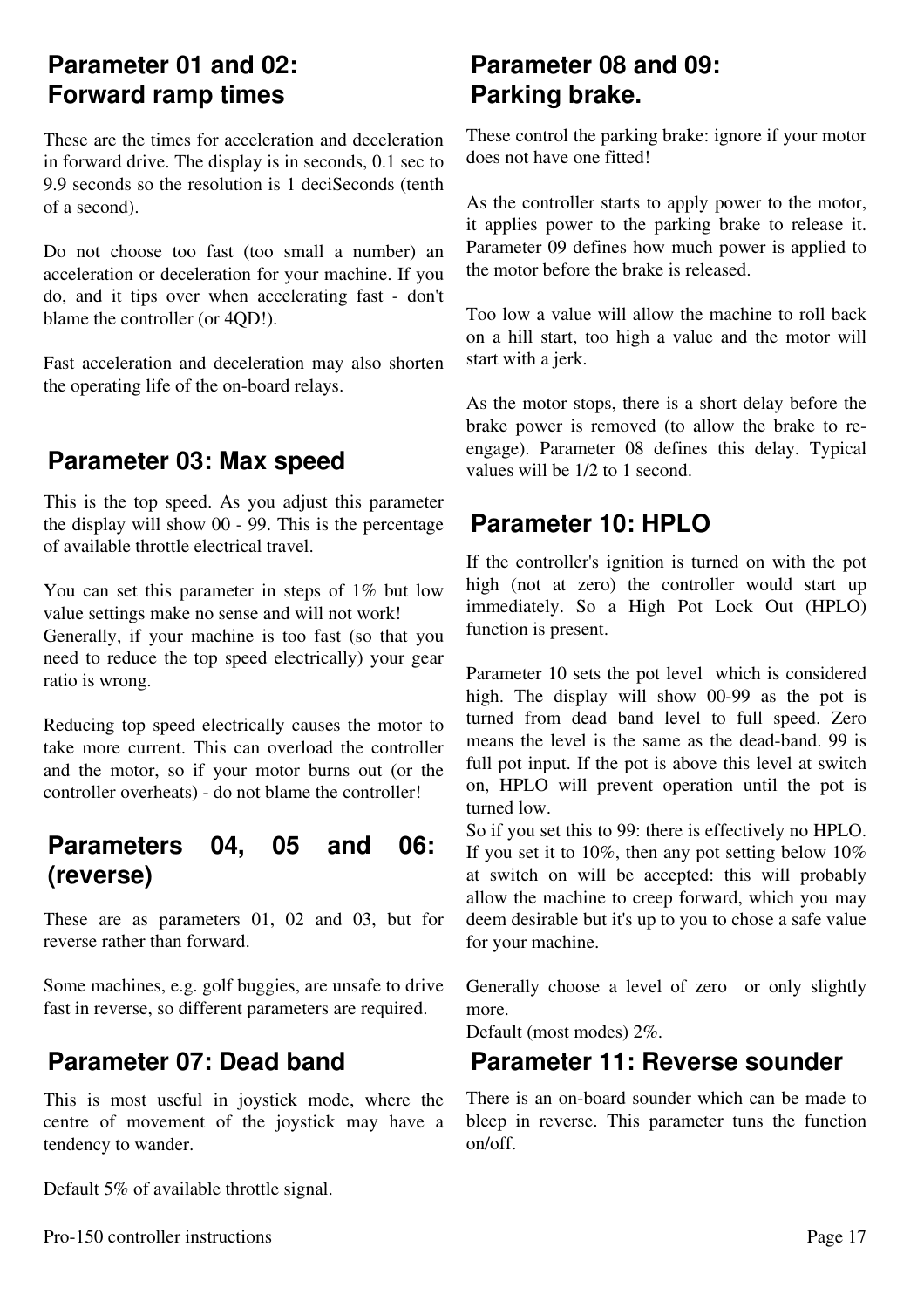### **Parameter 12, 13 and 14: Pot / Input Learn**

These all allow you to define how the speed pot and direction switch affect the performance.

Select the parameter. Turn the pot (the display will show 00-99 as you turn the pot, so finding the centre of a wig-wag is easy!), set the direction switch appropriately (if you are using one) and press *SEL*.

This indication of pot position allows you to measure what the pot is doing which could be useful in a factory making golf buggies, for setting up the speed pedal zero!

It is always better to adjust the throttle pot mechanism for correct 00-99 display on the controller than to match the controller to a badly adjusted throttle!

The controller is set as standard for 10K pot, will accept 5K to 15K. However, changing the pot value will affect slightly the speed range of the pot: these parameters allow you to fine tune this.

You can also define whether reverse is with the switch open or closed. Whether you want single ended or wig-wag. If you are using a voltage input, you can calibrate the controller to suit your input!

It is of course possible to tell the controller silly things: if you do this and try to program (by going to PG display), the controller will not accept the values.

If programming in wig-wag operation a 1k0 resistor should be fitted in the bottom of the pot - see note on page 10.

There may well be silly settings that the controller does accept - so if you change anything it is up to you to make sure it does what you want and is safe in your machine!

*You will normally have to adjust all three of these parameters!* 

### **Parameter 12: Maximum speed forward.**

Adjust the pot (the display will change to show where the pot is) and the direction switch (if you are using one) to the position and state you require as full speed forward. Press *SEL*

### **Parameter 13: Zero speed.**

Adjust pot to the zero speed position. Leave the Direction switch in forward. Press *SEL*

### **Parameter 14: Max reverse (or zero speed).**

I**f you are using single ended mode,** simply adjust the speed pot to zero, switch the direction switch to reverse and press *SEL*

The controller will use the pot as a zero to full speed input, with the switch for direction.

I**f you are using a wig-wag pot**, adjust the pot to the position you require to be maximum reverse speed and press *SEL*

With a wig-wag pot, you will not, of course, be using a direction switch.

### **Programming end**

When you have finished programming, you need to tell the controller "that's it - remember the new values". Simply turning off the ignition switch will cause the controller to forget the changes you have made.

Adjust the Parameter number above 14: the display will show PG.

*If you have tried to re-program Pot Learn to values which do not make sense, the controller will not advance above 14!*

Press *SEL*

The controller will remember the new values and go through its start up routing, so it may well show a fault such as HL (HPLO). Or if the pot is at zero, it will display the battery voltage and the controller is ready to go.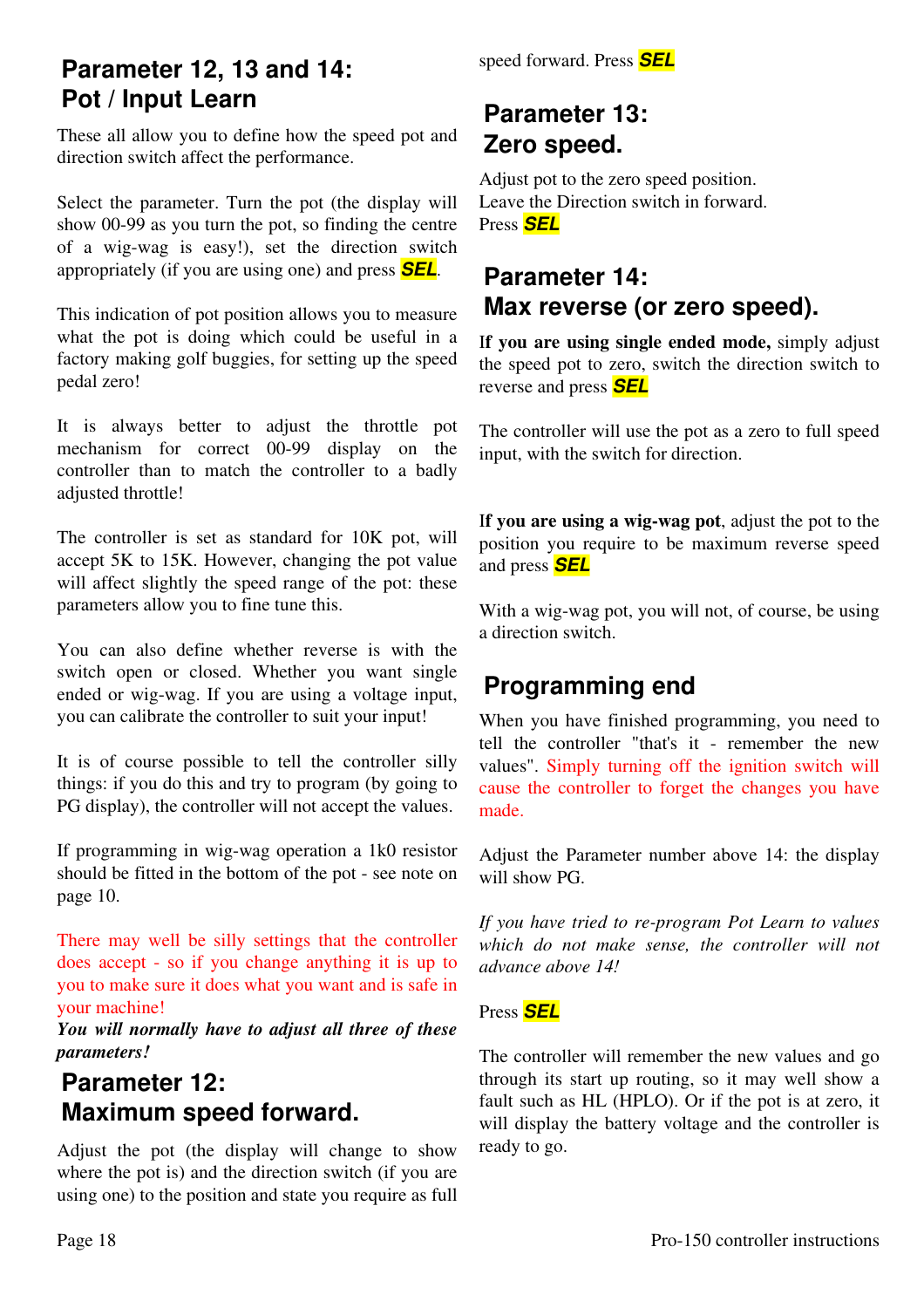## **8 Service and Fault finding**

The Pro-150 has sophisticated self and environment testing so will find most faults that are likely. If such a fault if detected, the controller will shuts down the and will sound a pattern of beeps (see page 22) and display an appropriate number to indicate the nature of the fault found. The fault number will flash on and off.

Most faults are caused by dud batteries, bad motors or bad wiring. The controller cannot know exactly what the problem is, but it will detect most such faults and will respond correctly to them by not working and by indicating a fault code.

If your controller doesn't work, you should check the following points before contacting 4QD for assistance.

### **Erratic fault display**

If noise (probably from the motor wiring) gets into the display wiring the controller can show erratic faults. The controller may also have cause to abort updating the display, so erratic displays may occur.

During normal running the display may occasionally get corrupted: the microcontroller is doing lots of jobs and it can get interrupted while updating the display, when garbage will result.

In either event the display should rectify after a few seconds.

### **Controller is Completely Dead**

If nothing is shown on the display and no pattern of beeps is sounded (i.e. the controller is completely dead, check

1 The battery positive and battery negative wires are connected correctly

2 that there is adequate battery voltage

3 the ignition switch is working and wired up properly.

4 the two on-board fuse tracks are not blown. See section 8.5.

If these are all correct, then there may be an internal controller fault.

### **8.1 Detected faults**

*Note:* the display is powered from its own internal supply (derived from the batteries, through the controller) so that a dead display does not necessarily indicate a dead controller!

Faults that the controller may detect are of two types:

*Transient:* will not damage the controller but mean it cannot do its job. The controller will show two letters while the fault persists and will resume operation if the fault clears.

**Permanent:** These are potentially damaging faults that cause the controller to shut down and show a number on the display.

The micro-computer should react properly to most likely faults and will give a high level of protection.

If the controller shuts down, note the number displayed (or the tone pattern sounded) as this will give a good indication of where the fault may lie. The controller will stay shut down and display this number until the ignition is turned off.

When the ignition is turned on after all faults are cleared, it will start up normally.

The *cyan background* is the technical internal state detected by the micro and should be ignored if you do not understand it!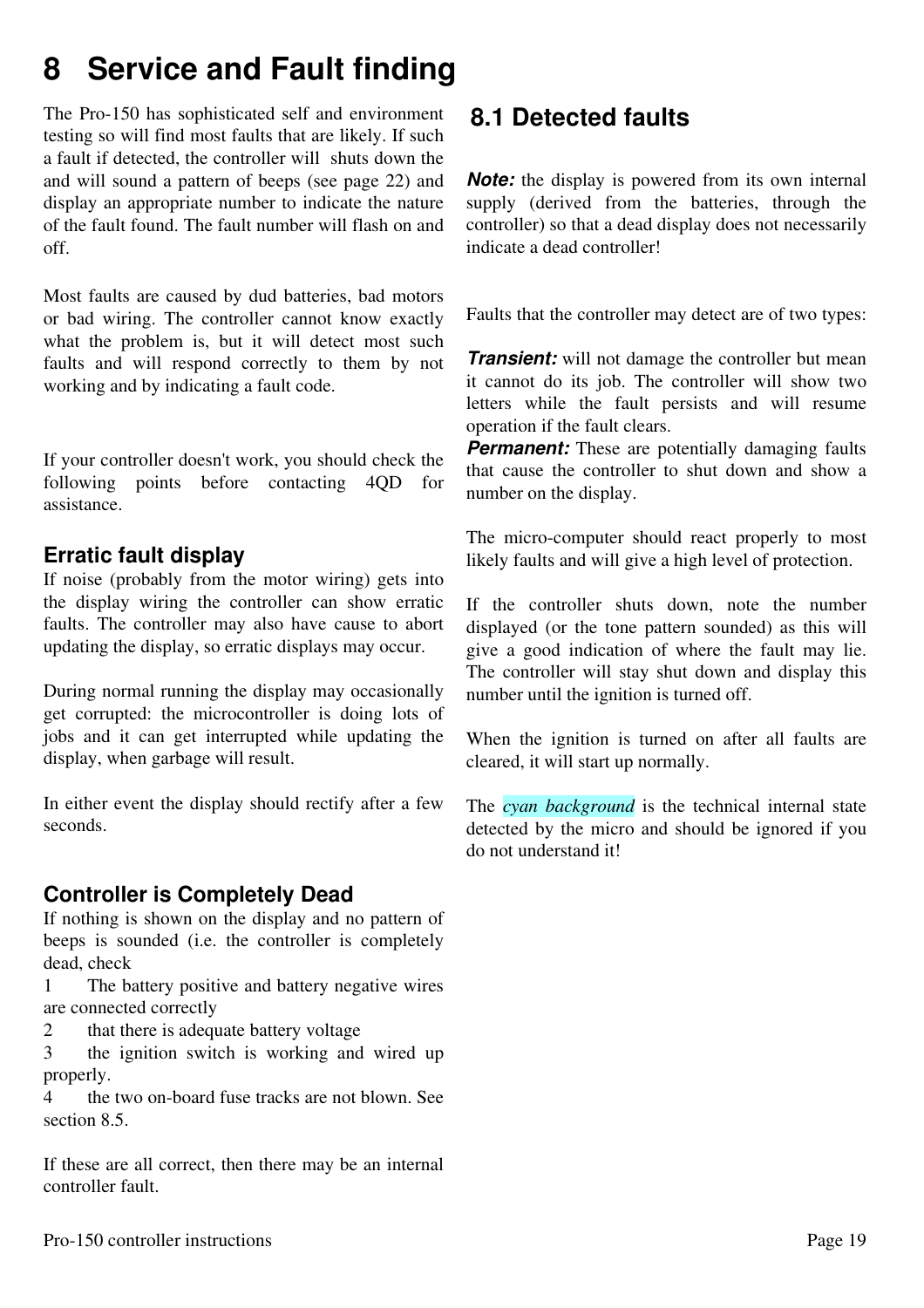### **8.2 Fault codes and Numbers**

### **Transient faults.**

These faults do not cause a trip condition. When the the fault is present, the controller will reduce speed , so the motor will decelerate to a stop if the fault remains.

As soon as the fault is removed, the controller will resume normal operation so will a accelerate to the set speed.

### **CL (Current Limit)**

The controller has limited the motor current. This is because the load on the motor (therefore the controller) is excessive. This is not in itself a problem for the controller and is included mainly as user feedback. However, depending on the setting of the current limit parameter, if such loading is sustained for too long the controller may get hot and switch itself off.

The on-board sounder emits a continuous series of beeps.

### **HL (High pot Lockout)**

This occurs during power up tests if the throttle pot is not at zero. It will also occur if the pot wiper is opencircuit. HL will vanish when the problem is cleared. See also page 12.

The on-board sounder emits a continuous tone.

### **OP** and **UP (Over / Under Power)**

These indicate Over-voltage or Under-voltage Protection has occurred.

If the voltage at the controller's battery terminals becomes too high or too low while the motor is running, the over-voltage or under-voltage protection system adjusts the motor speed to keep the voltage within safe limits.

Under-voltage means that the motor current is excessive for the battery or wiring, so the voltage at the controller is dropping too low. If this happens often, it indicates the battery is bad or the wiring is too thin or faulty.

Over-voltage usually occurs during regeneration if the wiring is bad, or the battery is being excessively overcharged.

### **Pt (Pot top)**

This indicates a Pot or wiring fault or blown fuse track (F1) such that the voltage on the top of the pot is high (above 4.7v) or low (below 2.5v). So check that F1 (page 23) has not been blown by a wiring fault.

It could also be a low (less than about  $1K$ ) or high (greater than about 19K) resistance pot, or a broken wire or connection (either end of the pot) or a short to the pot. The controller will behave as if the throttle is at zero while the fault persists.

The on-board sounder emits a continuous beep-beepbeep-beep tone. The controller will operate normally again as soon as the fault is cleared.

### **PO (Pot Over)**

Pot over-voltage has occurred. Pot maximum speed input acceptable voltage (on pot wiper) is set up in parameters 12 and 13 (section 7) and PO occurs if the voltage exceeds this level. Usually caused by a broken earth wire to the pot. Will also be given if pot wiper is open-circuit or too high impedance. Or if fuse track F1 is blown (p. 23).

### **PU (Pot Under)**

Pot under-voltage has occurred. The pot voltage has gone below the value set up for full reverse speed.

### **Pd (Power down)**

The display shows this when the ignition is on but the speed pot is at zero. This is not a fault condition.

### **Permanent Faults**

These all cause the controller to trip out. To reset, the ignition must be switched off then on again.

### **01**

### *Ignition\_off (Power-up)*

This occurs if the voltage on the ignition line falls below about 16v. Possible causes include a dud battery, bad connections in the battery wiring and bad connections on the ignition switch.

Check also that you have not connected the battery positive connection to a motor terminal.

### **02**

### *Battery voltage too low. (Power-up)*

This will be given if, at switch on, the battery voltage is too low (below about 15v). Otherwise there is an internal controller fault.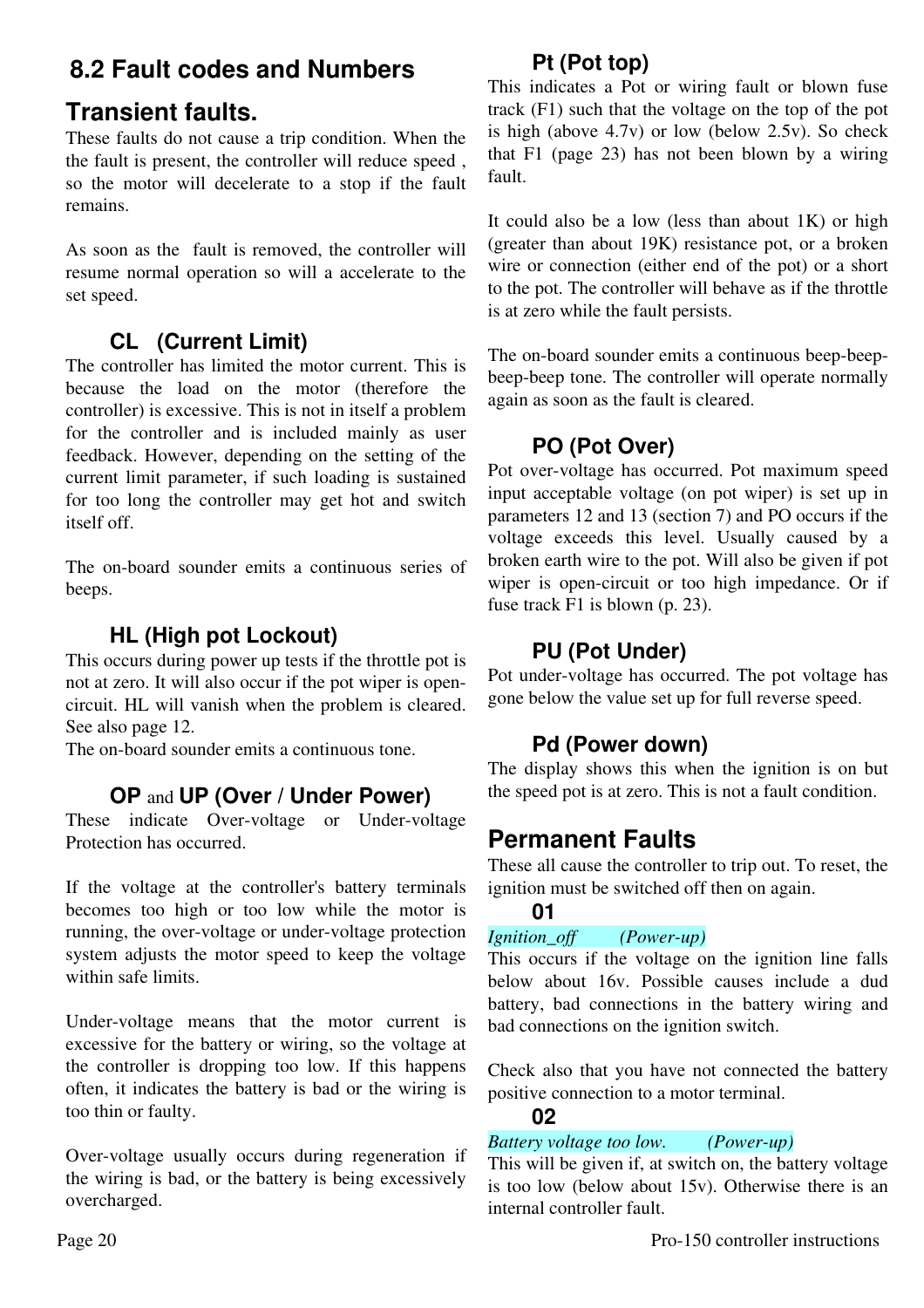Check you have not connected the battery + to a motor connection.

#### **03**

*Over voltage detected at switch on. (Power-up)* This fault is reported if battery voltage at switch on is over 55 volts.

### **04**

#### *Cannot discharge main capacitors at switch on.*

There is likely to be a short in the motor wiring to battery positive.

Check also that you have not connected the battery positive connection to a motor terminal.

Switch off, disconnect the M+ and M- connections at the controller. Switch on again. If the fault is not now reported (or changes) - your motor or its wiring is faulty!

Otherwise, it could be an internal controller fault.

#### **05**

#### *Cannot pre-charge the main capacitors at power-up.*

There is likely to be a short in the motor wiring to battery negative. If your battery negative is connected to chassis, check for shorts in motor or wiring to chassis.

Switch off, disconnect the M+ and M- connections at the controller. Switch on again. If the fault is not now reported - your motor wiring is faulty!

Otherwise, it could be an internal controller fault.

### **06**

*Bridge pulldown\_(PWM) failed (Power-up)* Likely to be an internal controller fault.

### **07**

*Bridge pull up (PWM) failed (Power-up)* Likely to be an internal controller fault.

### **08**

#### *Overheat!*

The thermal; sensor has detected over-temperature. This happens if the internal heatsink block temperature rises above about 90°C.

Switch off and allow the controller to cool down!

#### **09**

#### *Over voltage detected during operation.*

During regen braking, power is fed back to the battery: it is the batteries that do the braking - **not the controller!** This fault is occurs if the battery voltage, during operation, rises too high. This is usually caused by a dud battery (that cannot accept braking energy) or a bad battery connection.

#### **10**

#### *The parking brake is demanding excessive current (over 1 amp).*

This fault will normally occur as the throttle is operated. The controller will not start up.

Remove the parking brake from the B connector and turn the ignition off and then on.

If the fault no longer occurs, there is a problem (usually a short circuit in the wiring) with the parking brake.

### **11**

### *Inhibit input is active (low)*

See section 5.4 for inhibit input.

The inhibit input is usually used with a battery charger to prevent the machine starting up with the charger plugged in.

Switch off, unplug the charger (or whatever else is using the inhibit input) and switch on again.

### **12**

#### *Bridge unresponsive*

The microcontroller continuously checks that MOSFETs are working properly. If this fault occurs it probably means the micro has detected an internal fault.

To make sure, switch the controller off, disconnect both motor wires and switch on. If the fault still occurs there is an internal controller fault.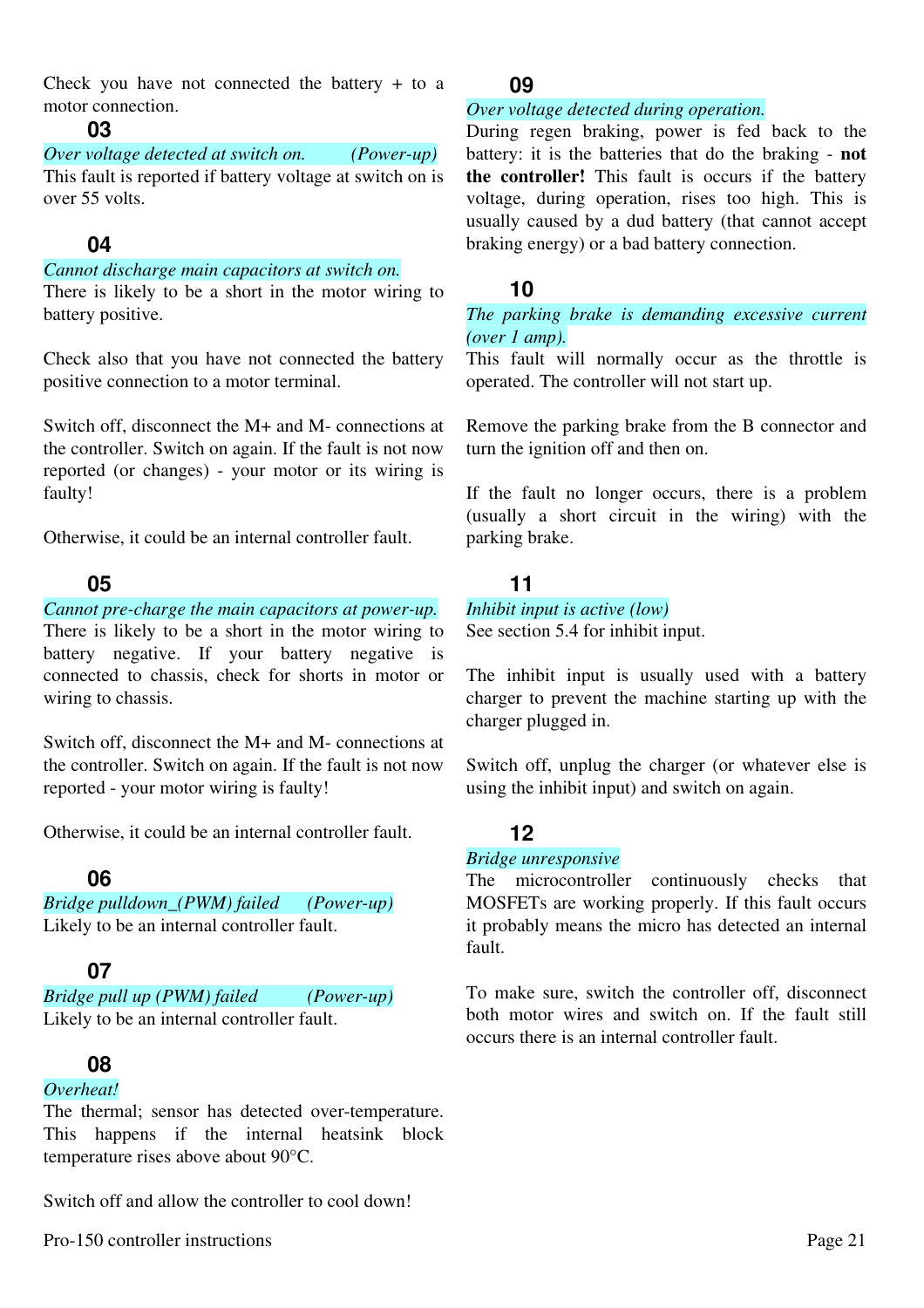### **8.3 Fault sound codes**

The Pro-150 is fitted with a sounder which  $H_{\text{L}}$ emits a pattern of sounds to indicate there is  $p_t$ a fault and where this may be. It is  $CI$ . particularly useful for remote diagnosis, by telephone, to the vehicle's manufacturer.

*The sound code is the number of the code, as a 4 bit binary sound with the least significant digit first.*

The list (right) show the beep pattern  $\alpha$ corresponding with each possible fault code.  $\sigma$ "—" denotes a long tone and "•" a short one.  $\alpha$ 

Note that not all possible fault codes have  $10$ been assigned!

Current limit Reversing

 $HPLO$  (p.12) Continuous tone Pot fault Continuous tone

| 01 |                |  |  |          |
|----|----------------|--|--|----------|
| 02 |                |  |  |          |
| 03 |                |  |  |          |
| 04 |                |  |  |          |
| 05 |                |  |  |          |
| 06 |                |  |  |          |
| 07 |                |  |  |          |
| 08 |                |  |  |          |
| 09 |                |  |  |          |
| 10 | 0A             |  |  |          |
| 11 | 0B             |  |  |          |
| 12 | 0 <sub>C</sub> |  |  |          |
| 13 | 0 <sub>D</sub> |  |  | Not used |
| 14 | 0E             |  |  | Not used |
| 15 | 0F             |  |  | Not used |

### **8.4 Other faults**

### **Internal Controller Faults**

Internal controller faults are due to malfunctions within the controller itself, not the wiring and hardware it is connected to.

If an internal fault is suspected, make absolutely sure that there is no other possible cause.

Internal faults may result from contamination, by water or swarf for example. If the controller is contaminated with swarf, thoroughly blow it out. It the problem is water, dry it out and, if necessary, clan it and carefully try it out.

Water in itself does no damage but, if the battery is connected, electrolytic corrosion will occur. This can well be fatal to the controller! It there is corrosion, it is quite safe to use clean water and a mild detergent to carefully clean the board. Make sure it is properly dry again before re-testing it!

If there is definitely a persistent internal fault, consider returning the controller to 4QD.

### **8.5 Fuses**

Two fuse tracks are present in the connections to the 6 pin connector:

These fuses are present to restrict damage in the event of a wiring fault to the Control connector (C) or Brake connector (B). The two fuse tracks are indicated in the drawing (right): they are the long thin tracks F1 and F2.

F1: in the earth line to pin F. This also disconnects the earth to pin A of the brake connector. If this fuse is blown, fault PO is indicated.

**F2**: in the ignition feed (pin A) and power to the parking brake. If this track is blown then the controller will be completely dead.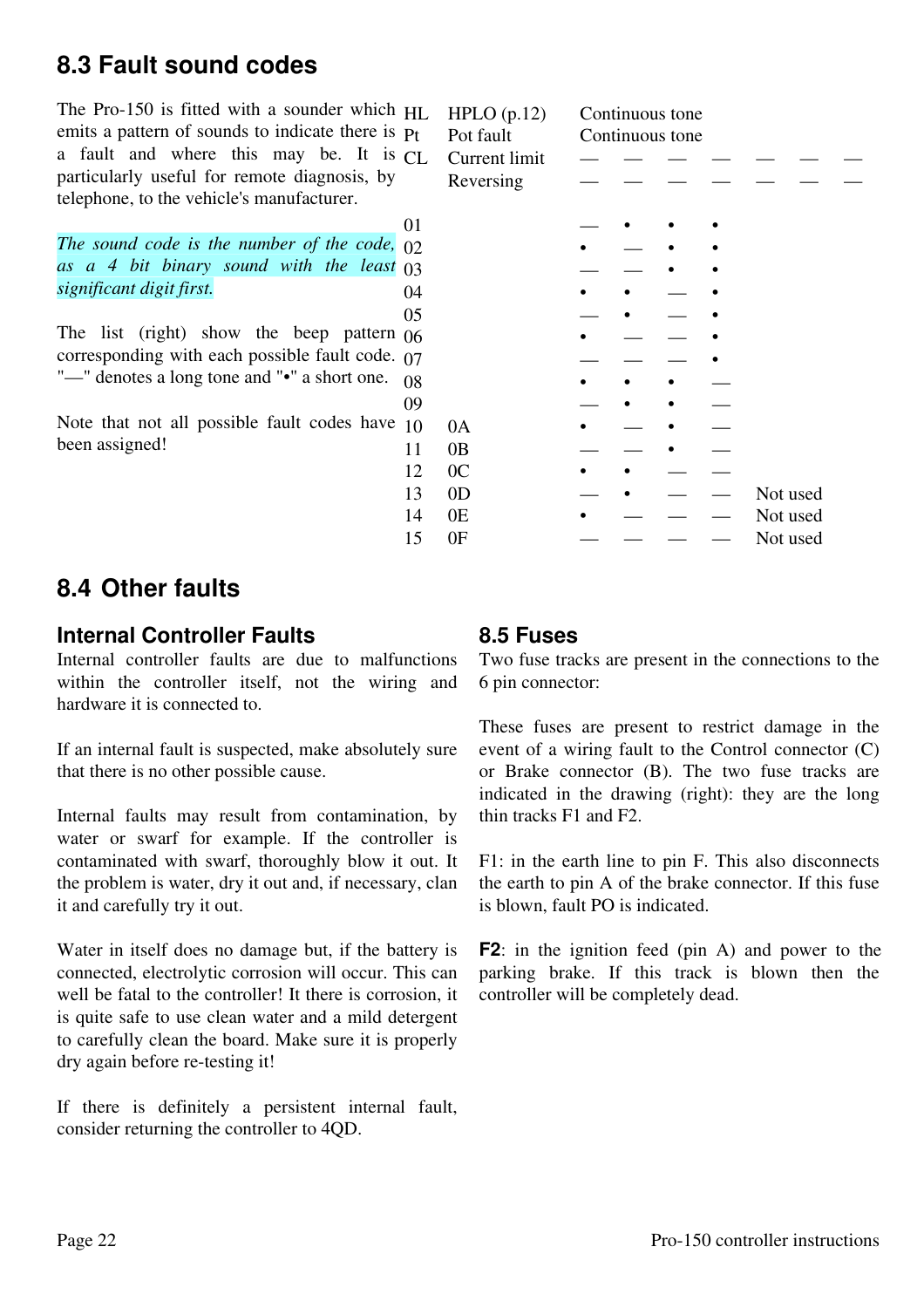If a fuse track gets blown, a self-resetting fuse (FSR-090) may be fitted in the holes provided.

Alternatively a single copper strand from a 7/02 cable may be used, soldered between the holes provided, although this is not guaranteed to restrict damage if the fault re-occurs.

Fuse tracks can be repaired by anyone capable of soldering.

A handling charge will be made on controllers returned with blown fuse tracks.

F1 is in the earth track to the pot and brake: it can be blown by an earth loop, see our www site for more information.

F2 is in battery line to ignition, parking brake etc. and can be blown by a wiring short to chassis (battery -ve).



*Do not use a strand thicker than 0.2mm diameter as this could allow other tracks to get damaged in the event of a fault. This may make the controller unrepairable.*

*Do not repair these tracks unless you are certain they have been blown: test first with an ohmmeter!*

### **9 Service**

#### *Returning controllers*

First, make sure you have used the fault finding procedure (Section 8). If this is finding a fault, make sure the fault is in the controller and not in your batteries, motors or wiring.

Since working controllers have nothing to fix under guarantee, a charge is made for testing and handling so you are advised to contact us (preferably by email) before returning!

### *Serial number*

Controllers are identified with a 5 digit serial number on the case label.

Should you need to contact the factory about your controller please quote

1 Serial number

2 Software issue number (see page 15).

3 Details of the faults the controller has reported.

4 Details of any tests you have made to locate any fault.